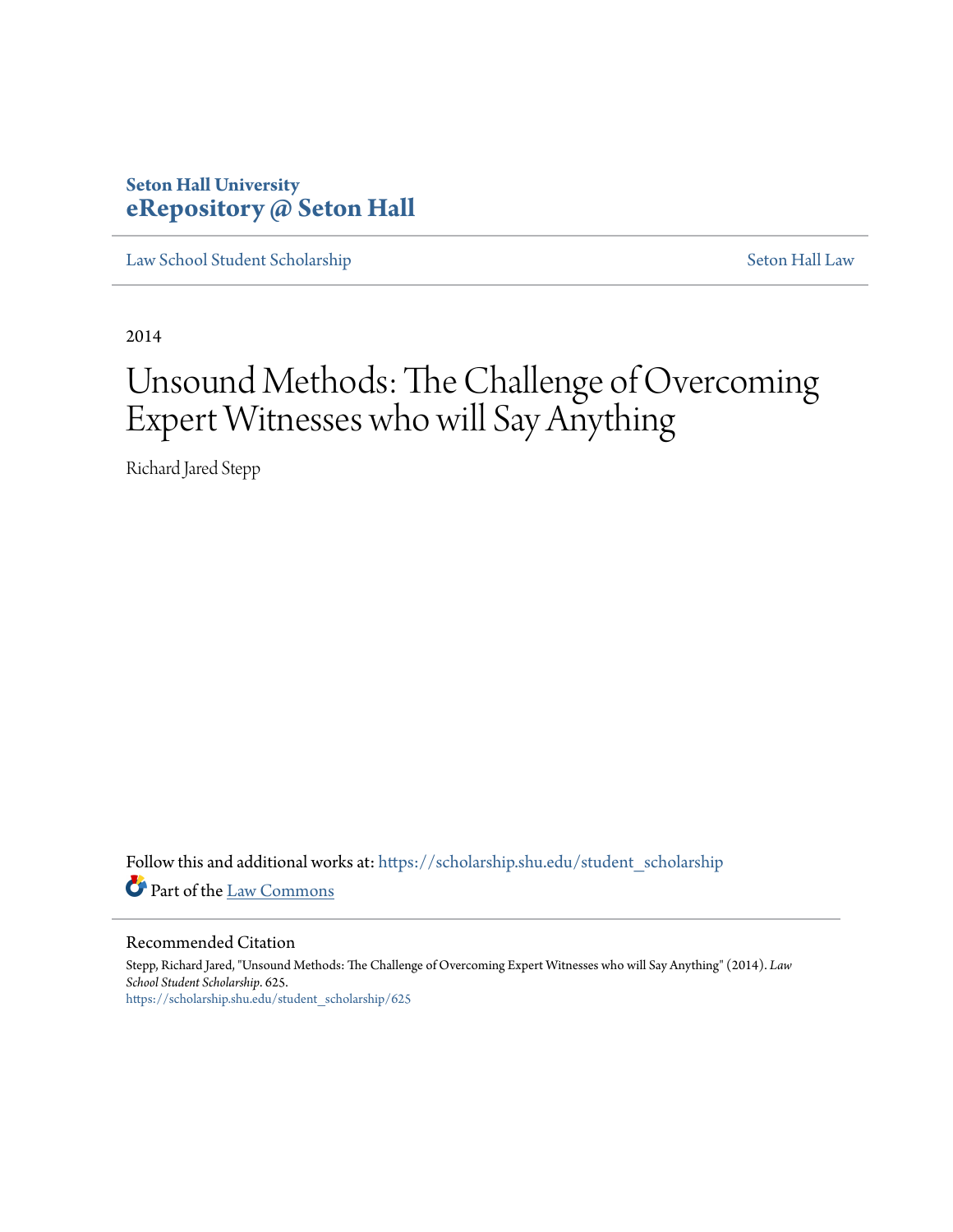### **UNSOUND METHODS: THE CHALLENGE OF OVERCOMING EXPERT WITNESSES WHO WILL SAY ANYTHING**

by

#### **Richard Jared Stepp May 8, 2014**

#### Contents

| I.                                                                                                 |
|----------------------------------------------------------------------------------------------------|
| II.                                                                                                |
| a.                                                                                                 |
| b.                                                                                                 |
| Difficulty in Stopping Bad-Faith Expert Testimony from Being Heard by the Jury 10<br>Ш.            |
| a.                                                                                                 |
| $\mathfrak{b}.$                                                                                    |
| i.<br>Tyler Edmonds — Expert Witnesses Testifying in Bad-Faith are Difficult to Detect             |
|                                                                                                    |
| ii.                                                                                                |
| IV.                                                                                                |
| a.                                                                                                 |
| b.                                                                                                 |
| i.                                                                                                 |
| The Challenge of Challenging — Cross Examination of Experts who are Testifying<br>ii.              |
|                                                                                                    |
| V.                                                                                                 |
| a.                                                                                                 |
| The Difficulty with <i>Joiner</i> as Applied to Expert Witnesses Testifying in Bad-Faith  23<br>b. |
| c.                                                                                                 |
| VI.                                                                                                |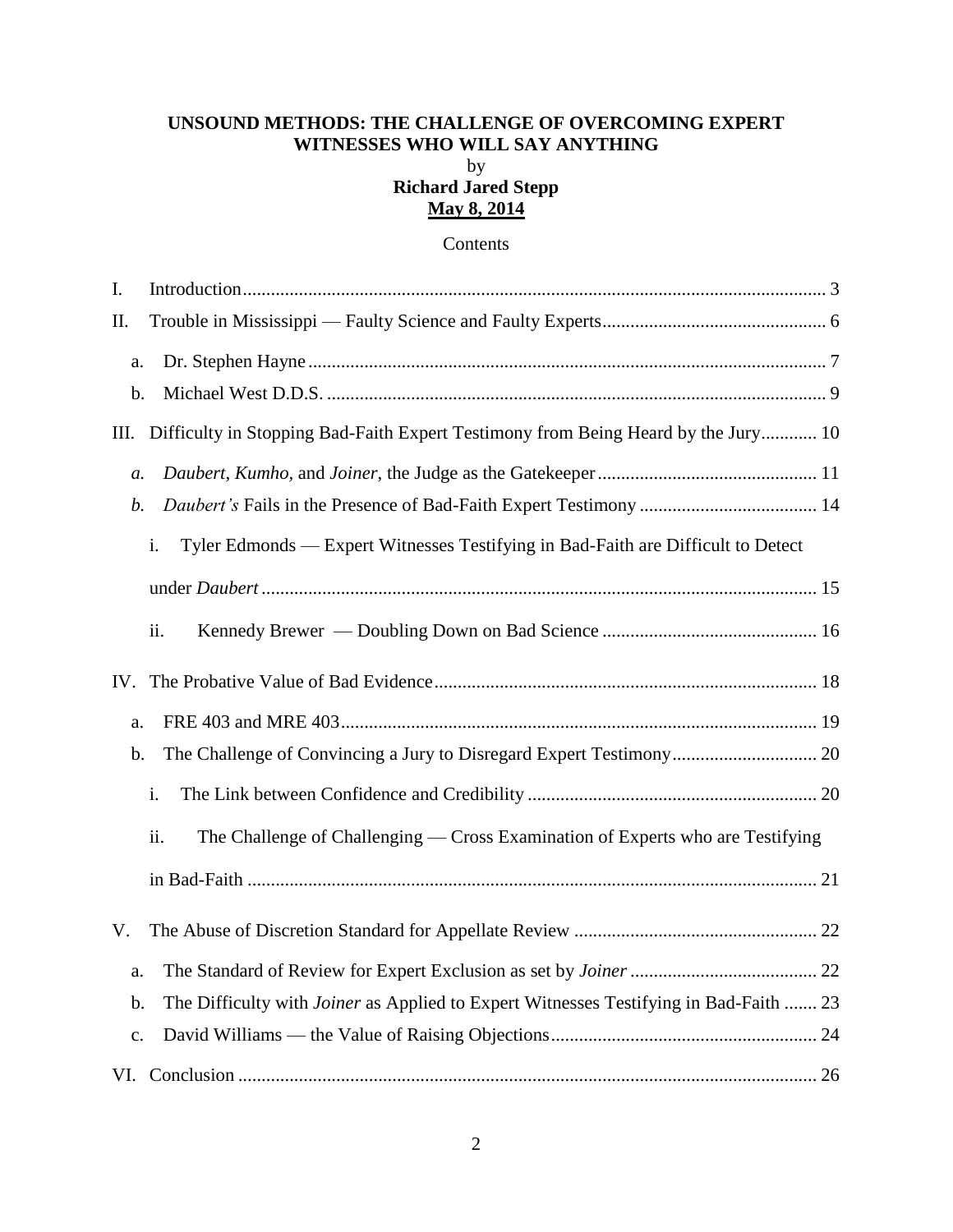#### <span id="page-2-0"></span>**I. Introduction**

Expert testimony can be very useful in aiding the trier of fact to reach an informed decision. A competent expert testifying in a scientifically grounded area can make the understanding of technical and complex evidence possible to a layperson. What happens though when an expert testifies under bad faith? The consequences of such testimony can be disastrous. This paper examines the difficulty faced by criminal defense attorneys during a criminal trial when the expert witness is either lying or is flagrantly using unscientific methods to help the prosecution prove its case. First, by describing the actions of two prolific, forensic examiners from Mississippi who frequently testified in bad-faith. Second, by an analysis of how *Daubert* hearings are ill-equipped to deal with such experts. Third, possible avenues to exclude or reduce the damage for the defense of bad-faith expert testimony. Fourth and finally, how the standard of review for evidentiary matters prevents courts from overturning bad-faith experts. The flaws inherent in the *Daubet* hearing process, the difficulty of excluding bad-faith expert testimony, and the standard of review for the inclusion or exclusion of bad-faith experts results in the unjust conviction and sentencing of many innocent people.

Part one describes the actions of two expert witnesses who repeatedly acted in bad-faith. Dr. Stephen Hayne ("Hayne") worked as a forensic pathologist in the state of Mississippi.<sup>1</sup> He testified on numerous occasions in criminal and civil trials as an expert witness.<sup>2</sup> Michael West ("West") is a dentist who claimed to be an expert in Forensic Odontology.<sup>3</sup> By himself, and in conjunction with Hayne, West testified as an expert witness many times.<sup>4</sup> Both of these experts

<sup>1</sup> Campbell Robertson, *Mississippi Autopsies by Doctor in Question*, N.Y. Times, January 8, 2013, at A11.

<sup>2</sup> *Id*.

<sup>3</sup> Radley Balko, *Manufacturing Guilt?*, REASON MAGAZINE (Feb. 19, 2009) http://reason.com/archives/2009/02/19/manufacturing-guilt/print. 4 *Id*.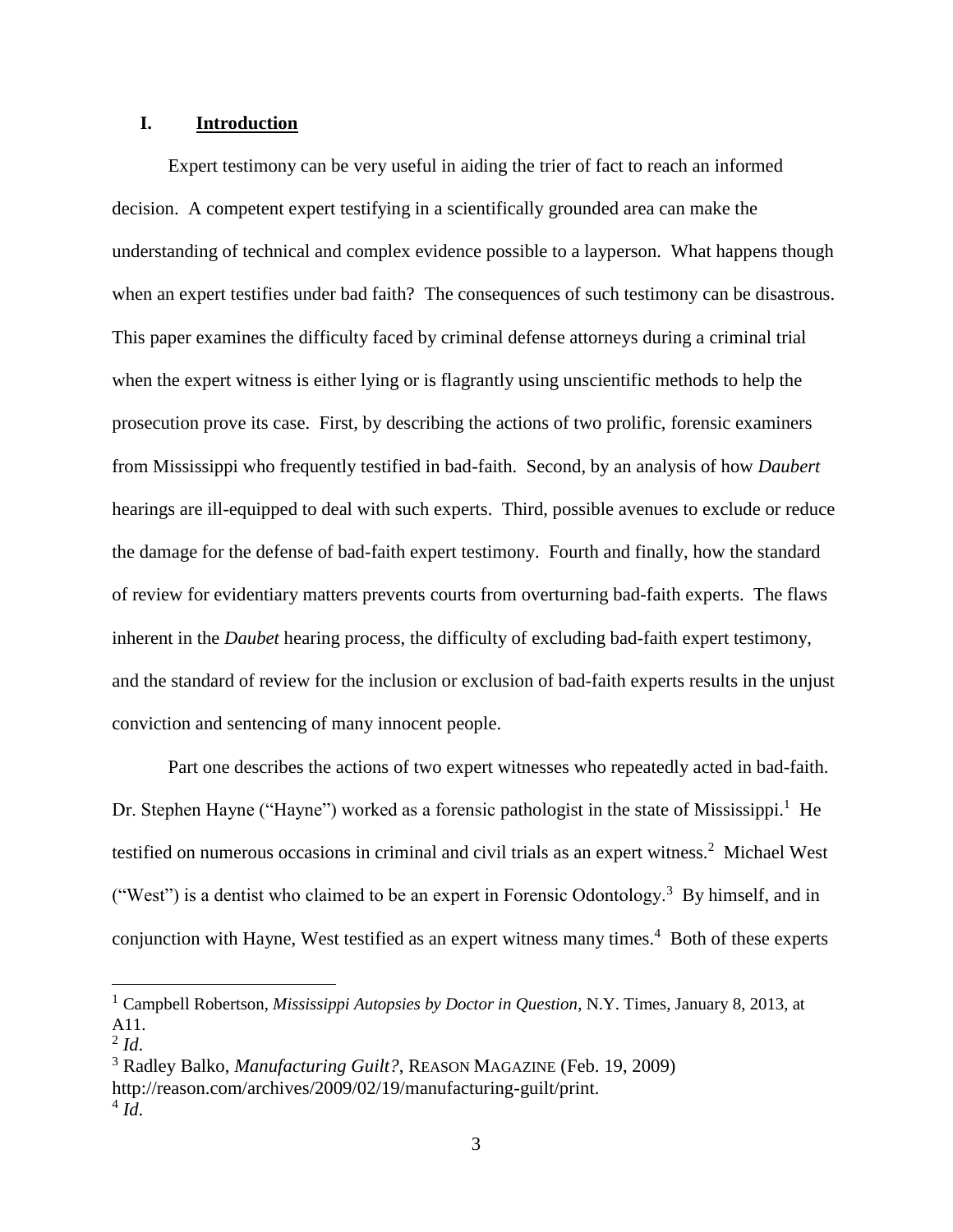used flawed science and unproven methods as a basis for their expert opinions, yet they were allowed to testify time and time again.<sup>5</sup> The story of these experts demonstrates how difficult it is for defense counsel to prevent unreliable expert testimony from being admitted.

Part two examines and explains the requirements of the Federal Rules of Evidence as interpreted by *Daubert* for expert testimony. Three Supreme Court decisions: *Daubert v. Merrell Dow Pharmaceuticals<sup>6</sup>* , *Kumho Tire Co. v. Carmichael<sup>7</sup>* , and *General Electric v. Joiner<sup>8</sup>* changed the face of expert testimony in the federal court system. Before *Daubert*, the standard for admission of expert testimony was established by *Fry v. United States*. 9 Under *Fry*, an expert's opinion had to "have gained general acceptance in the particular field in which it belongs."<sup>10</sup> The *Daubert* decision changed this standard, removing the general acceptance requirement and requiring the judge to act as a gatekeeper.<sup>11</sup> Many states have either adopted this new standard or their Supreme Courts have determined that their rules of evidence are in line with these decisions.<sup>12</sup> Additionally, this part examines two cases where an expert testifying in bad faith assisted the state in prosecuting an innocent person. Each of these cases was reversed and remanded for a new trial.

<sup>5</sup> *Id*.

 $6$  Daubert v. Merrell Dow Pharm., 509 U.S. 579 (1993) (holding that "general acceptance" is not required for expert testimony and that the trail judge is responsible for insuring the reliability of expert testimony).

<sup>7</sup> Kumho Tire Co. v. Carmichael, 526 U.S. 137 (1999) (applying *Daubert* to all expert testimony).

<sup>&</sup>lt;sup>8</sup> Gen. Elec. v. Joiner, 522 U.S. 136, (1997) (establishing an abuse of discretion standard of review for the admission of expert testimony).

 $9$  Frye v. United States, 293 F. 1013, 1014 (D.C. Cir. 1923) (requiring that expert testimony gain general acceptance in its field before being admissible).

 $^{10}$  *Id.* at 1014.

<sup>11</sup> *Daubert*, 509 U.S. at 597.

<sup>12</sup> *See*, *e.g.*, Miss. Transp. Comm'n v. McLemore, 863 So. 2d 31, 43 (Miss. 2003) (adopting a "modified *Daubert* test").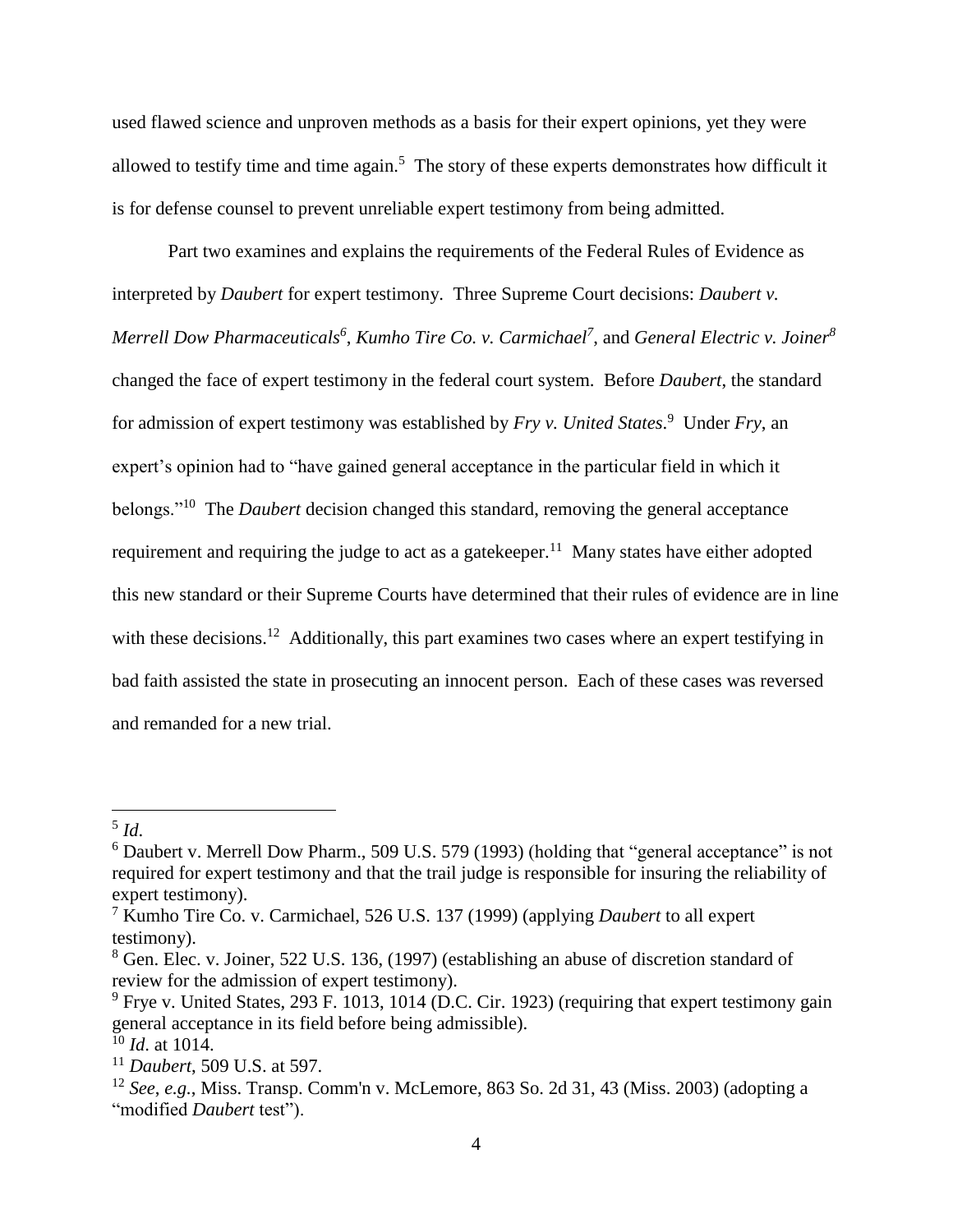Part three examines what happens if an expert witness acting in bad-faith survives a *Daubert* hearing. One option to defense counsel is a motion in limine to keep the evidence out of court under Federal Rule of Evidence 403<sup>13</sup> ("FRE") or Mississippi Rule of Evidence 403<sup>14</sup> ("MRE"). Counsel will have to demonstrate that the scientific methods and processes used by the expert witness are so unreliable, that they essentially have no probative value. One challenge with a FRE or MRE 403 motion is that essentially the same evidence that would be introduce to challenge the witness under a *Daubert* hearing will need to be used. If defense Counsel had no luck in a *Daubert* hearing than they may do no better under a 403 motion. Additionally, the standard for review for FRE and MRE 403 is abuse of discretion, so there is little hope on appeal.<sup>15</sup> This section also considers how a jury responds to confident expert witnesses and looks at ways to counter them during cross-examination and summation. When dealing with experienced expert witnesses like Hayne and West who seem to have no qualms about exaggerating their abilities, it will be very difficult for defense Counsel to convince a judge to exclude their testimony or a jury to ignore it.

Part four examines the standard of review for evidentiary matters. The standard of review for admitted evidence in both Federal Court and the Mississippi State Courts is abuse of discretion. This makes it particularly challenging for someone convicted of a crime where the testimony of an expert witness was critical to be granted post-conviction relief. This standard of

 $13$  Fed. R. Evid. 403 ("The court may exclude relevant evidence if its probative value is substantially outweighed by a danger of one or more of the following: unfair prejudice, confusing the issues, misleading the jury, undue delay, wasting time, or needlessly presenting cumulative evidence").

 $14$  Miss. R. Evid. 403 ("Although relevant, evidence may be excluded if its probative value is substantially outweighed by the danger of unfair prejudice, confusion of the issues, or misleading the jury, or by considerations of undue delay, waste of time, or needless presentation of cumulative evidence").

<sup>&</sup>lt;sup>15</sup> Old Chief v. United States, 519 U.S. 172, 191 (1997) (holding that the appellate standard of review for a 403 balancing test is abuse of discretion).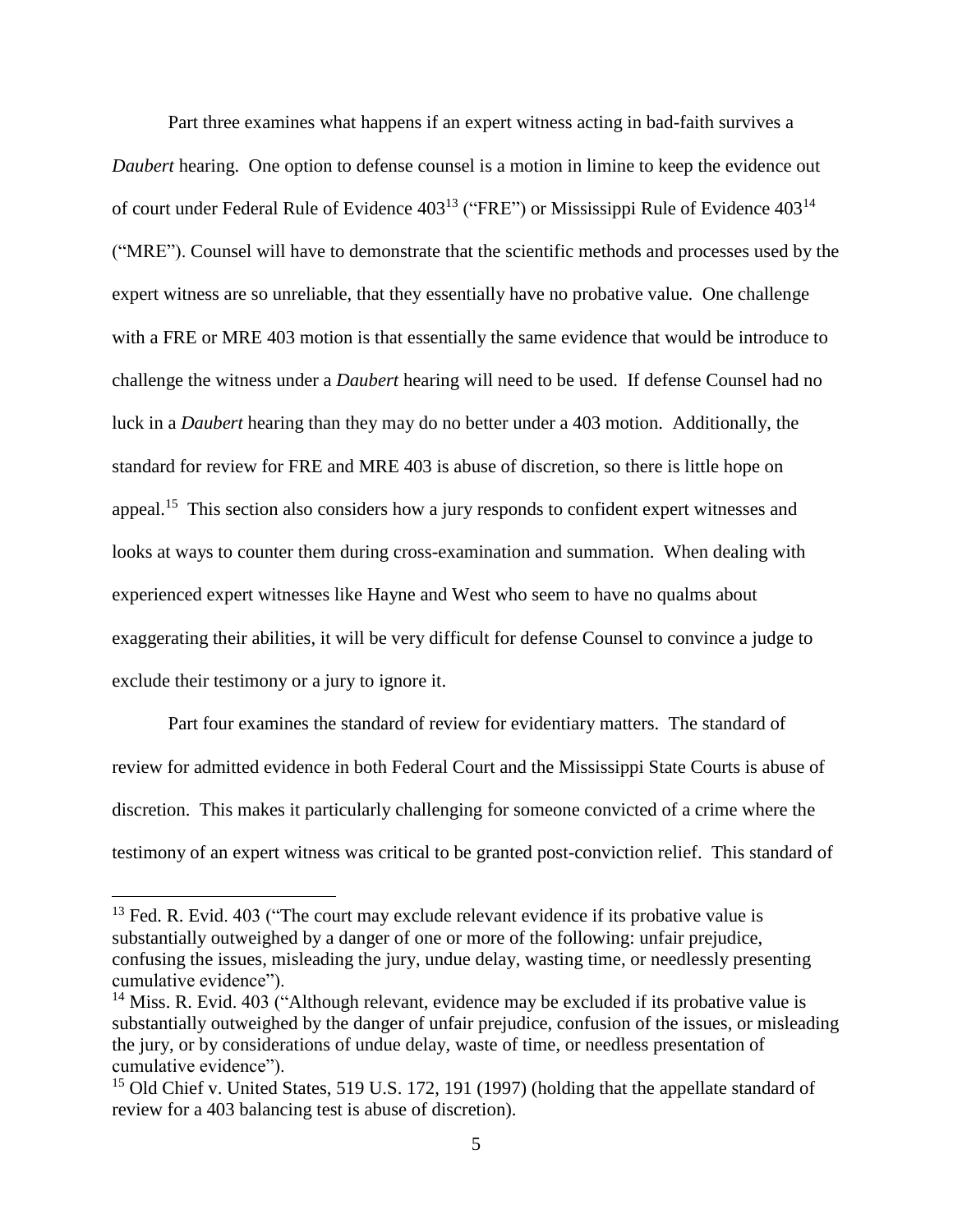review for the exclusion or admittance of expert testimony is especially troublesome when an expert is allowed to testify using unscientific methods. Appellate courts are not eager to overturn cases based on an abuse of discretion standard. The standard of admitting expert evidence under *Daubert*, the challenges of excluding experts under other rules of evidence, and the deferential standard of appellate review make it extremely difficult for defense counsel to stop bad-faith experts from giving unscientific and unreliable testimony to a jury.

#### <span id="page-5-0"></span>**II. Trouble in Mississippi — Faulty Science and Faulty Experts**

It is difficult to find a more flagrant and tragic example of improper expert testimony being allowed into court than that of Dr. Stephen Hayne ("Hayne") and Michael West D.D.S. ("West") in Mississippi. For a period of over twenty years Hayne and West testified in hundreds of court cases, using faulty science and unreliable methods.<sup>16</sup> Their testimony resulted in the death penalty and imprisonment of many individuals who were later exonerated, and countless others who may yet be proven not guilty.<sup>17</sup> Hayne started working as a forensic pathologist in the early 1980's and was able to cement himself into the Mississippi criminal court system by positioning himself to personally conduct the majority of autopsies in the state.<sup>18</sup> West is a dentist who held himself to be an expert in forensic odontology (or forensic dentistry).<sup>19</sup> He testified in at least 100 trials and in many cases extended his expert qualifications far outside the

<sup>16</sup> Mark Hansen, *Out of the Blue*, ABA Journal (Feb. 1, 1996),

http://www.abajournal.com/magazine/article/out\_of\_the\_blue (detailing the career of West); *See also* Robertson, *Supra* at A11 (Examining Hayne's career).

<sup>17</sup> *See*, *e.g.*, Edmonds v. State, 955 So. 2d 787, 799 (Miss. 2007) (Court reversed and remanded for a new trial partly due to the admission of Hayne's testimony, the accused was 13 at the time he was convicted of murder through a dubious two-shooter, one-gun theory); Jerry Mitchell, *Defense lawyers want review of cases involving pathologist Dr. Steven Hayne*, The Clarion-Ledger, June16, 2013 (reporting on the acquittal of Tyler Edmonds after his new trial and the Mississippi Innocence Projects call for an investigation of the cases where Hayne testified as an expert witness).

<sup>18</sup> Robertson, *Supra* at A11.

<sup>19</sup> Hansen, *Supra*.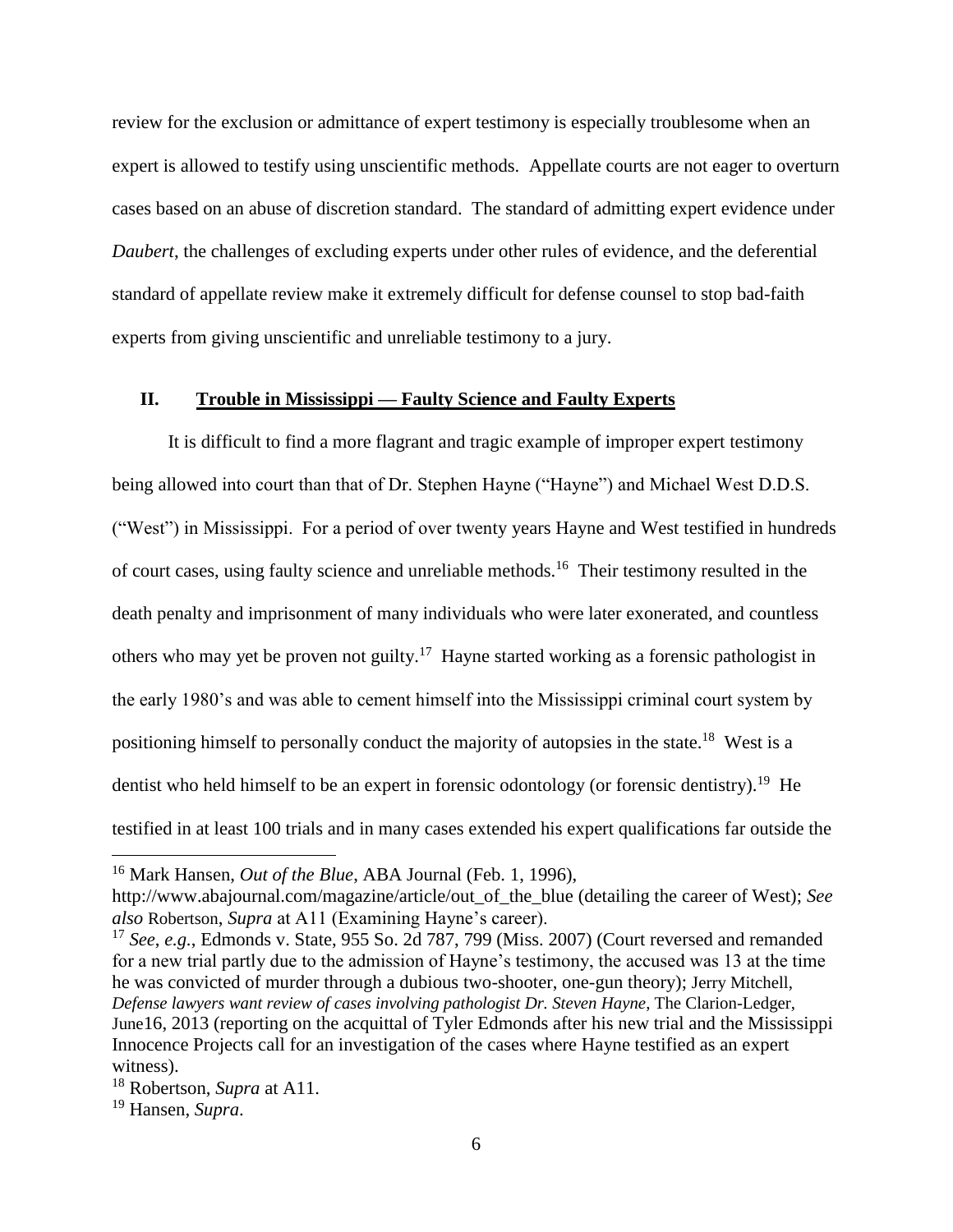realm of forensic dentistry.<sup>20</sup> Both of these individuals relied on unsound science and unproven methods to generate evidence that led to the successful prosecution of many innocent people.

#### <span id="page-6-0"></span>a. Dr. Stephen Hayne

Hayne is forensic pathologist and a graduate of Brown University Medical School.<sup>21</sup> He began working as a forensic pathologist in the state of Mississippi in the early 1980's.<sup>22</sup> Conducting between 15,000 and 16,000 autopsies a year,<sup>23</sup> Hayne quickly came to dominate the field of forensic pathology in Mississippi.<sup>24</sup> This number is considerably higher than the  $400$ autopsies per year that the National Association of Medical Examiners recommends.<sup>25</sup> This breaks down to between 28 and 30 autopsies a week. In addition to this heavy workload, Hayne worked as the medical director of a hospital and testified in court two to four times a week in Mississippi and Louisiana.<sup>26</sup>

Hayne testified between 2,500 and 3,000 times in court as a forensic pathologist.<sup>27</sup>

Despite all his testimony, Hayne has never been certified by the American Board of Pathology.<sup>28</sup> He attempted to take the certification exam on one occasion in the 1980's, but has testified he walked out because the questions were absurd.<sup>29</sup> This forced him to resign from the position of Interim State Medical Examiner, which he held for approximately two years, because this

- Trans. LEXIS 1553, at \*2-3 (No. CV01-109).
- <sup>22</sup> Robertson, *Supra* at A11.

 $^{20}$  *Id.* (discussing the other areas in which West would testify including shoe-print identification). <sup>21</sup> Transcript of Testimony of Dr. Steven Hayne, Arrington v. Gilmore Mem'l Hosp., 2006 Trial

<sup>23</sup> Transcript of Hayne Testimony, *Supra* at \*39-41.

<sup>24</sup> Robertson, *Supra* at A11.

<sup>25</sup> Transcript of Hayne Testimony, *Supra* at \*39-41.

<sup>26</sup> Radley Balko, *Cross Country: CSI: Mississippi*, The Wall Street Jounal, October 6, 2007, at A20.

<sup>&</sup>lt;sup>27</sup> Transcript of Trial at 541-19, State v. Harvard,  $(2002)$  (No.0141).

<sup>28</sup> Radley Balko, *CSI: Mississippi*, REASON MAGAZINE, October 8, 2007, http://reason.com/archives/2007/10/08/csi-mississippi/print.

 $^{29}$   $\tilde{I}$ *d*.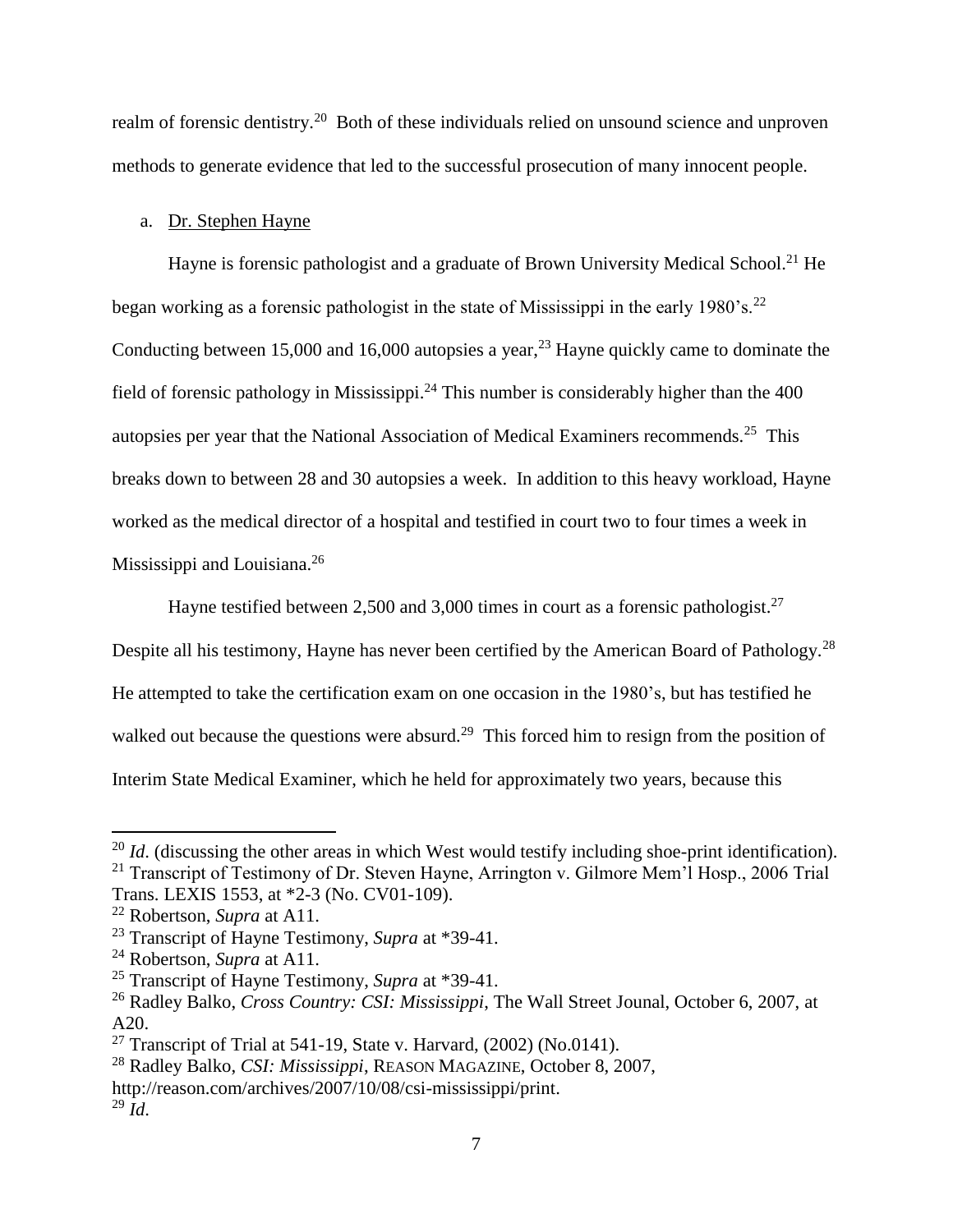position requires certification by the American Board of Pathology.<sup>30</sup> Other than Hayne's tenure, and a few other brief periods, the position of State Medical Examiner for Mississippi has remained unfilled since 1995.<sup>31</sup> Hayne filled in by conducting the vast majority of the state's autopsies, until he was forced to stop in the mid  $2000$ 's.<sup>32</sup>

One notable example of Hayne's "creative" forensic methods was when he exhumed a boy several weeks after he had been buried because of a statement by the boy's brother that his mother's boyfriend had killed him.<sup>33</sup> Hayne made a cast of the boy's face, and compared it with his notes from the previous autopsy he had conducted.<sup>34</sup> The boyfriend was later convicted of the murder because Hayne testified that the marks on the cast were consistent with a "large male hand."<sup>35</sup> Another example, which will be discussed in greater detail later, is the case of Kennedy Brewer.<sup>36</sup> Brewer was prosecuted for raping and killing his girlfriend's three year old daughter.<sup>37</sup> Hayne and West both testified that they identified bite marks on her body that matched Brewer.<sup>38</sup> Brewer was convicted in 1992. In 2001, DNA evidence was discovered that exonerated him.<sup>39</sup> He was granted a new trial in 2002 and found not guilty in 2008.<sup>40</sup> These brief examples illustrate the type of forensic pathology that Hayne practiced and his comfort in testifying based on limited evidence.

 $30$  *Id.* 

<sup>31</sup> Shelia Byrd, *Watchdog Suggests Miss. Change Death Review System*, THE ASSOC'D PRESS, October 20, 2008.

<sup>32</sup> *Id*.

<sup>33</sup> Robertson, *Supra* at A11.

 $34$  *Id.* 

 $35$  *Id.* 

<sup>36</sup> Brewer v. State, 819 So. 2d 1169, 1171 (Miss. 2002).

<sup>37</sup> Shelia Byrd, *Sept. Trial of Miss. Man in Toddler Deaths Set*, THE ASSOC'D PRESS, June 10, 2008.

<sup>38</sup> *Id*.

<sup>39</sup> Brewer, 819 So. 2d at 1176.

<sup>40</sup> SHELIA BYRD, *SEPT. TRIAL OF MISS. MAN IN TODDLER DEATHS SET*, THE ASSOC'D. PRESS, JUNE 10, 2008.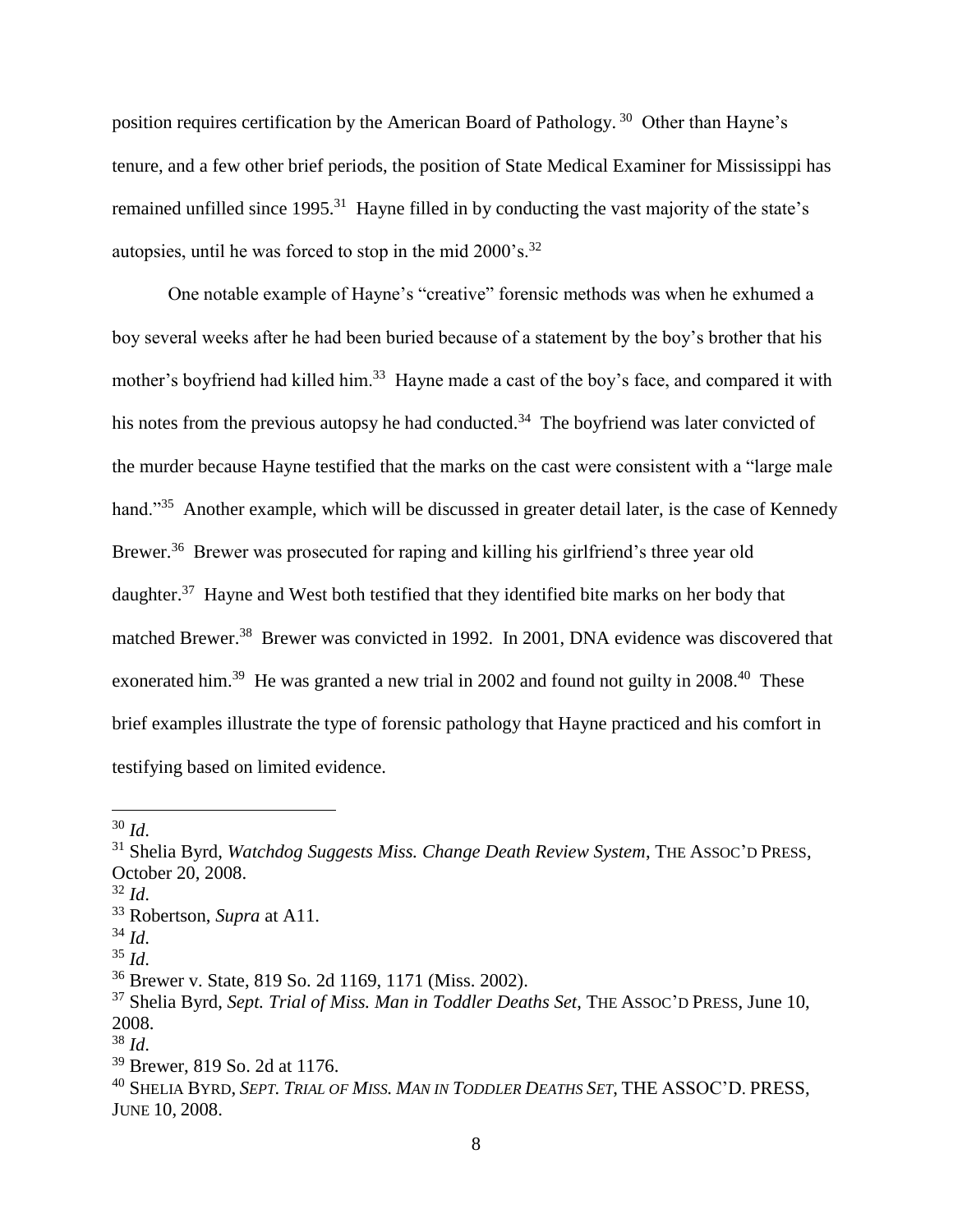#### <span id="page-8-0"></span>b. Michael West D.D.S.

Michael West is a Dentist who practiced and testified as an expert witness in primarily in forensic dentistry.<sup>41</sup> He operated out of Mississippi and worked alongside Hayne.<sup>42</sup> West testified in nearly 100 trials as an expert witness.<sup>43</sup> He used a method to find bite marks and other evidence that he called "the West Phenomenon."<sup>44</sup> This method consisted of pointing a blue ultra-violet light at an area of skin, in a completely dark room, and examining the skin while wearing orange tinted glasses.<sup>45</sup> He compared his accuracy using this, and other methods to "something less than the error rate of [his] savior, Jesus Christ."<sup>46</sup>

West frequently assisted Hayne in his autopsies. $47$  He was brought into court to testify many times.<sup>48</sup> This may have been because while using the "West Phenomenon" he was able to see evidence that no one else was able to see (even while using his method).<sup>49</sup> Or, it may be that he was liked by the prosecution for his ability to fabricate evidence. In at least one case there is video evidence of West roughly pressing a dental mold of a suspect onto a victim's skin in multiple places, including over bruises.<sup>50</sup> Rather than use the standard phrase of "to a medical

 $\overline{a}$ 

<sup>45</sup> *Id*.

<sup>46</sup> *Id*.

<sup>41</sup> Newsweek Staff, *A Dentist Takes the Stand*, NEWSWEEK, Aug. 19, 2001, *Updated* July 1, 2010. http://www.newsweek.com/dentist-takes-stand-151357.

 $^{42}$  *Id.* 

<sup>43</sup> *Id*.

<sup>44</sup> *Id*.

<sup>47</sup> Radley Balko, *CSI: Mississippi*, REASON MAGAZINE, October 8, 2007, http://reason.com/archives/2007/10/08/csi-mississippi/print.

<sup>48</sup> Shelia Byrd, *Mississippi Bite-Mark Expert Breaks Silence for Lawsuit*, THE ASSC'D PRESS, May 1, 2009.

<sup>49</sup> Newsweek Staff, *A Dentist Takes the Stand*, NEWSWEEK, Aug. 19, 2001, *Updated* July 1, 2010. http://www.newsweek.com/dentist-takes-stand-151357.

<sup>50</sup> Radley Balko, Manufacturing Guilt?, Reason Magazine (Feb. 19, 2009), http://reason.com/archives/2009/02/19/manufacturing-guilt.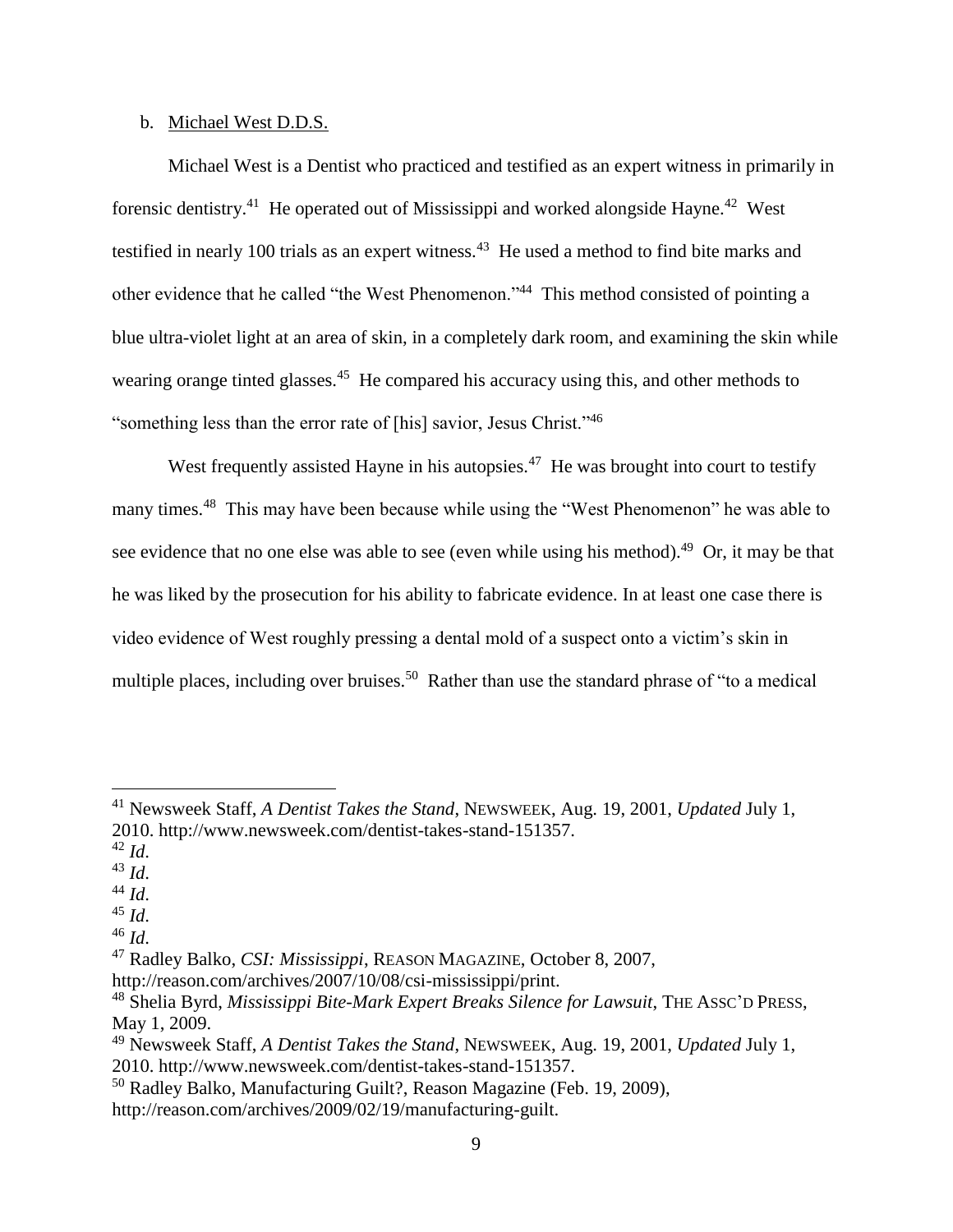certainty" while giving his "expert" opinion, West insisted on saying "indeed and without a doubt $\cdot$ <sup>51</sup>

Along with Hayne, West's testimony helped put multiple people in prison who have since been exonerated.<sup>52</sup> He testified in the aforementioned Kennedy Brewer case<sup>53</sup>, and he used his "West Phenomenon" to help convict Anthony Keko of murdering his ex-wife.<sup>54</sup> Keko's conviction was overturned three years later because the Louisiana appeals court determined that the trial court erred in admitting West's testimony.<sup>55</sup> West has since given up on forensic dentistry, stating "I don't want to do any more death information" and that "I've lost faith in the system.<sup>56</sup> It is unclear how many innocent people their testimony has landed in prison, either through conviction or settlement, because Mississippi has yet to conduct a systematic review of cases they worked on.<sup>57</sup>

## <span id="page-9-0"></span>**III. Difficulty in Stopping Bad-Faith Expert Testimony from Being Heard by the Jury**

The admission of expert witness testimony in Federal Court is governed by Rule 702 of the Federal Rules of Evidence ("FRE").<sup>58</sup> Before 1993 the controlling case on the admission of

<sup>51</sup> Hansen, *Supra*.

<sup>52</sup> Radley Balko, *CSI: Mississippi*, REASON MAGAZINE, October 8, 2007,

http://reason.com/archives/2007/10/08/csi-mississippi/print.

<sup>53</sup> Melanie Lasoff Levs, *Bite-Mark Evidence Loses Teeth*, ABA Journal (May 1, 2008), http://www.abajournal.com/magazine/article/bite\_mark\_evidence\_loses\_teeth/.

<sup>&</sup>lt;sup>54</sup> Jim Fisher, FORENSICS UNDER FIRE 157-158 (1st ed. 2008).

<sup>55</sup> *Id*.

<sup>56</sup> Shelia Byrd, *Miss. Bite-Mark Expert Breaks Silence for Lawsuit*, The Assoc'd. Press, May 1, 2009.

<sup>57</sup> Robertson, *Supra*.

<sup>58</sup> FED. R. EVID. 702:

A witness who is qualified as an expert by knowledge, skill, experience, training, or education may testify in the form of an opinion or otherwise if:

<sup>(</sup>a) the expert's scientific, technical, or other specialized knowledge will help the trier of fact to understand the evidence or to determine a fact in issue;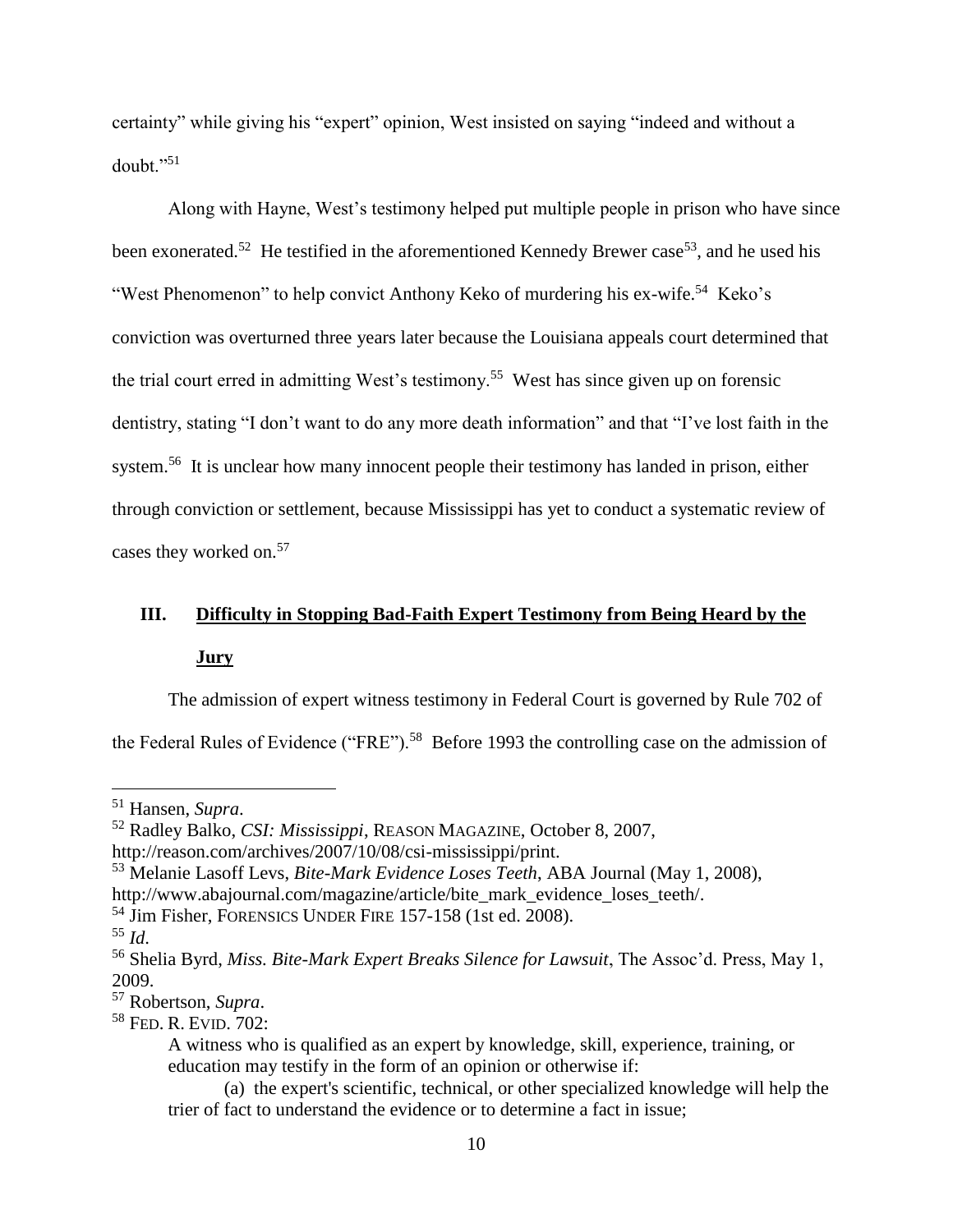expert testimony was *Fry v. United States*. 59 The standard for admitting expert testimony under *Fry* was that a particular skill or expertise be recognized as valid in the expert's field.<sup>60</sup> In 1993 the Supreme Court held in *Daubert* that "general acceptance" is not mentioned in FRE 702 and that  $Fry$  was superseded by the adoption of the FRE.<sup>61</sup> The court named the trial judge as a gatekeeper<sup>62</sup> and listed several factors for consideration in determining whether to allow an expert to testify.<sup>63</sup> In many ways *Daubert* has improved the quality of the science behind expert witness testimony that is allowed into court, but it does not seem to help when bad-faith experts like Hayes and West take the stand.<sup>64</sup>

<span id="page-10-0"></span>*a. Daubert*, *Kumho,* and *Joiner*, the Judge as the Gatekeeper

In *Daubert*, the Supreme Court stepped away from the old *Fry* standard, determining that

FRE 703 superseded *Fry*. The Court stated that the trial judge would act as a gatekeeper,<sup>65</sup>

responsible for determining if an expert's testimony "rests on a reliable foundation and is

- (d) the expert has reliably applied the principles and methods to the facts of the
- case.

 $\overline{a}$ 

<sup>61</sup> Daubert, *Supra* at 587.

<sup>(</sup>b) the testimony is based on sufficient facts or data;

<sup>(</sup>c) the testimony is the product of reliable principles and methods; and

<sup>59</sup> Daubert, *Supra* at 585 ("In the 70 years since its formulation in the Frye case, the "general acceptance" test has been the dominant standard for determining the admissibility of novel scientific evidence at trial").

<sup>60</sup> Frye, *Supra* at 1014 ("Just when a scientific principle or discovery crosses the line between the experimental and demonstrable stages is difficult to define. Somewhere in this twilight zone the evidential force of the principle must be recognized, and while courts will go a long way in admitting expert testimony deduced from a well-recognized scientific principle or discovery, the thing from which the deduction is made must be sufficiently established to have gained general acceptance in the particular field in which it belongs").

<sup>62</sup> *Id*. at 597.

<sup>63</sup> *Id*. at 593-594.

<sup>64</sup> *See*, *e.g.*, Weisgram v. Marley Co., 528 U.S. 440, 455-456 (2000) (affirming the exclusion of an unreliable witness).

<sup>65</sup> Daubert, *Supra* at 597.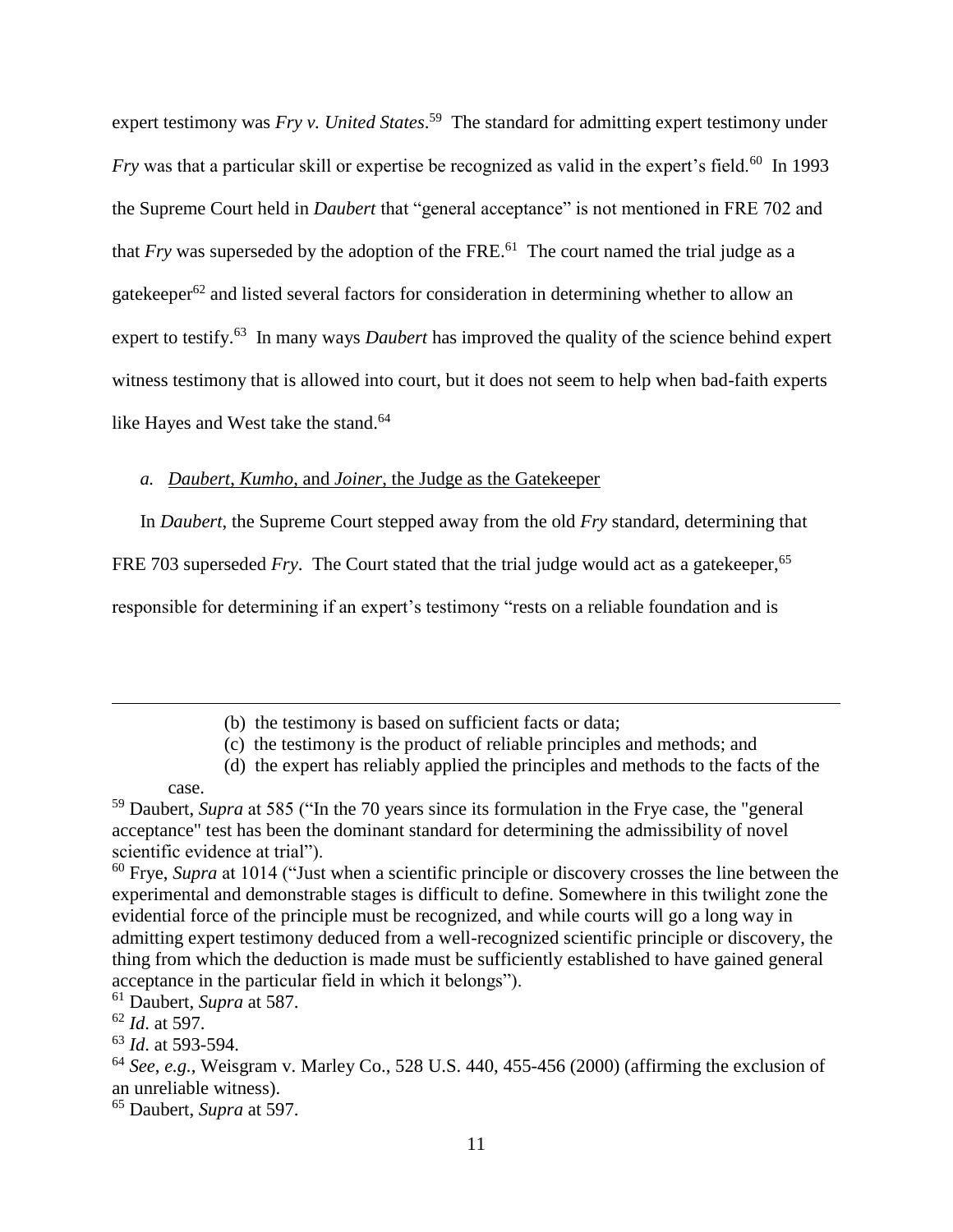relevant to the task at hand." 66 Later, the Court held in *Kumho Tire Co. v. Carmichael* that the judge's gatekeeping function applied to all expert testimony and that *Daubert* style questions can be asked regardless of whether an expert is testifying on a scientific subject or not.<sup>67</sup> Additionally, in *General Elec. v. Joiner* the court held that the proper standard of review for decisions to allow or disallow scientific expert testimony is abuse of discretion.<sup>68</sup>

In *Daubert*, the petitioners sought to overturn a lower court decision to exclude their expert witnesses based on the *Fry* standard.<sup>69</sup> The *Fry* standard required that the scientific bases for expert testimony must have "gained general acceptance in the particular field in which it belongs."<sup>70</sup> The framework set forth in *Daubert* established a gatekeeping roll for the judge in determining the scientific validity of expert testimony.<sup>71</sup> FRE 701 is mirrored by Rule 702 of the Mississippi Rules of Evidence ("MRE").<sup>72</sup> In the 1993 case of *Daubert v. Merrell Dow Pharmaceuticals Inc.* the Supreme Court of the United States outlined the factors required for the

<sup>66</sup> *Id*. at 597.

<sup>67</sup> Kumho Tire Co. v. Carmichael, 526 U.S. 137, 151 (1999).

 $68$  GE v. Joiner, 522 U.S. 136, 146 (1997) ("We hold, therefore, that abuse of discretion is the proper standard by which to review a district court's decision to admit or exclude scientific evidence").

<sup>69</sup> Daubert, *Supra at* 583.

<sup>70</sup> Frye, *Supra* at 1014.

<sup>71</sup> Daubert, *Supra* at 597.

<sup>72</sup> MISS. R. EVID. 702:

If scientific, technical, or other specialized knowledge will assist the trier of fact to understand the evidence or to determine a fact in issue, a witness qualified as an expert by knowledge, skill, experience, training, or education, may testify thereto in the form of an opinion or otherwise, if

<sup>(1)</sup> the testimony is based upon sufficient facts or data,

<sup>(2)</sup> the testimony is the product of reliable principles and methods, and

<sup>(3)</sup> the witness has applied the principles and methods reliably to the facts of the case.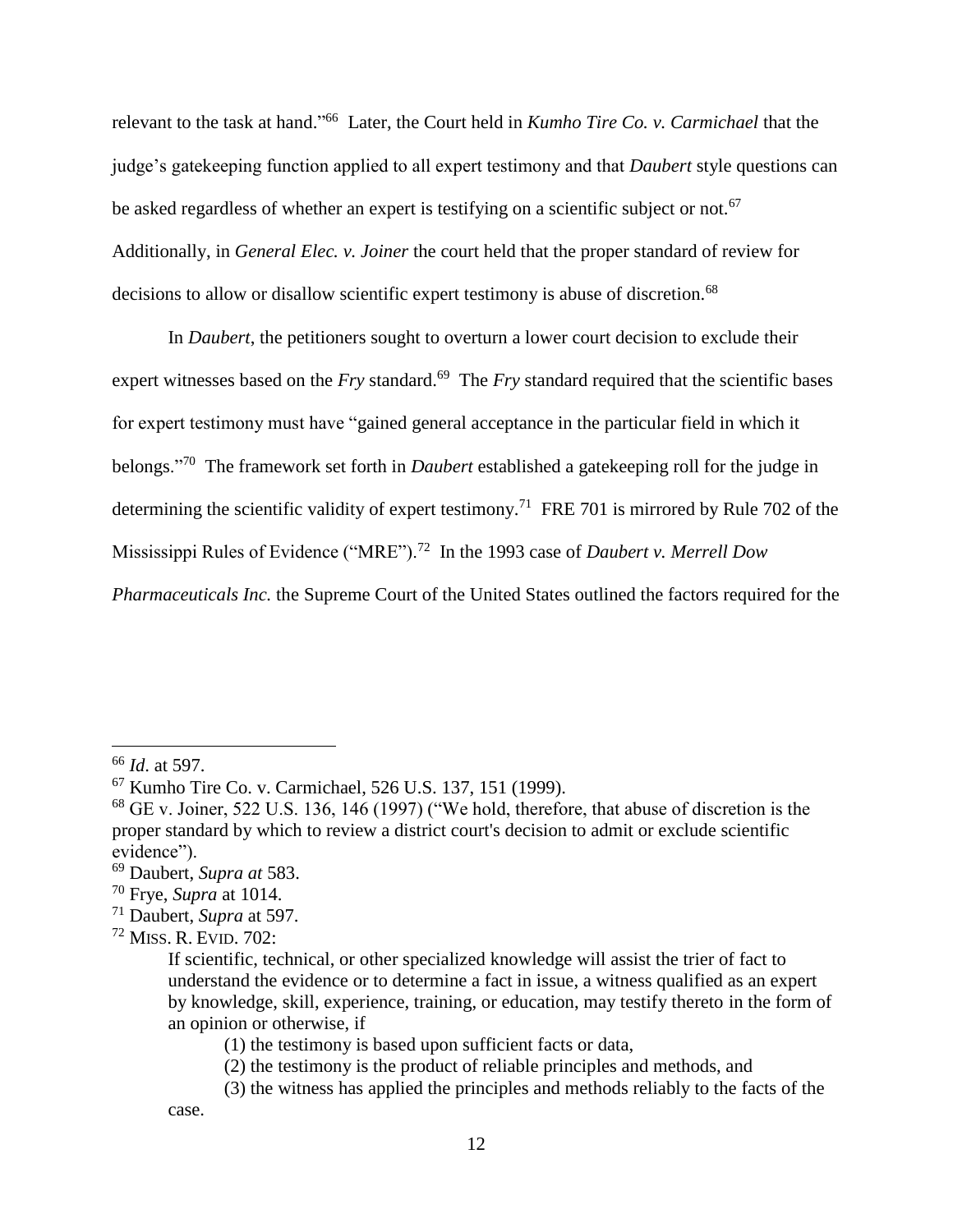admission of expert testimony.<sup>73</sup> The *Daubert* framework was ruled to apply to MRE 702 by the Mississippi Supreme Court in 2003.<sup>74</sup>

The Court in *Daubert* laid out a series of factors for judges to consider when determining if a "theory or technique is scientific knowledge." <sup>75</sup> The first is "whether it can be (and has been) tested."<sup>76</sup> Second, "whether the theory or technique has been subjected to peer review and publication."<sup>77</sup> Third, the "known or potential rate of error" for a scientific technique.<sup>78</sup> Forth, how generally accepted is the theory or technique?<sup>79</sup> These factors are not dispositive and judges are able to tailor them to fit a particular situation.<sup>80</sup>

The first factor described in *Daubert*, "whether it can be (and has been) tested" is the most important and fundamental factor.<sup>81</sup> Looking at West's claims, he used a blue ultra-violet light and orange goggles to find bite-marks on bodies.<sup>82</sup> He calls this method the "West Phenomenon."<sup>83</sup> Under this light he has claimed to see evidence that other forensic scientist can't replicate.<sup>84</sup> Reproducible results from independent researchers are vital to the scientific method. A process such as the "West Phenomenon" that can't be reproduced clearly falls out of

 $\overline{a}$ 

- <sup>77</sup> *Id*. at 593.
- <sup>78</sup> *Id*. at 594.

<sup>81</sup> *Id*. at 593 (testability is a "key question to be answered").

<sup>73</sup> Daubert,*Supra at* 590.

<sup>74</sup> Miss. Transp. Comm'n v. McLemore, 863 So. 2d 31, 39 (2003).

<sup>75</sup> Daubert, *Supra* at 593-594.

<sup>76</sup> *Id*. at 593.

<sup>79</sup> *Id*. at 594.

<sup>&</sup>lt;sup>80</sup> *Id.* at 594-595 ("the inquiry envisioned by Rule 702 is, we emphasize, a flexible one. 12 Its overarching subject is the scientific validity — and thus the evidentiary relevance and reliability — of the principles that underlie a proposed submission")

<sup>82</sup> Radley Balko, *CSI: Mississippi*, REASON MAGAZINE, October 8, 2007,

http://reason.com/archives/2007/10/08/csi-mississippi/print.

<sup>83</sup> *Id*.

<sup>84</sup> Mark Hansen, *Out of the Blue*, ABA Journal (Feb. 1, 1996),

http://www.abajournal.com/magazine/article/out of the blue.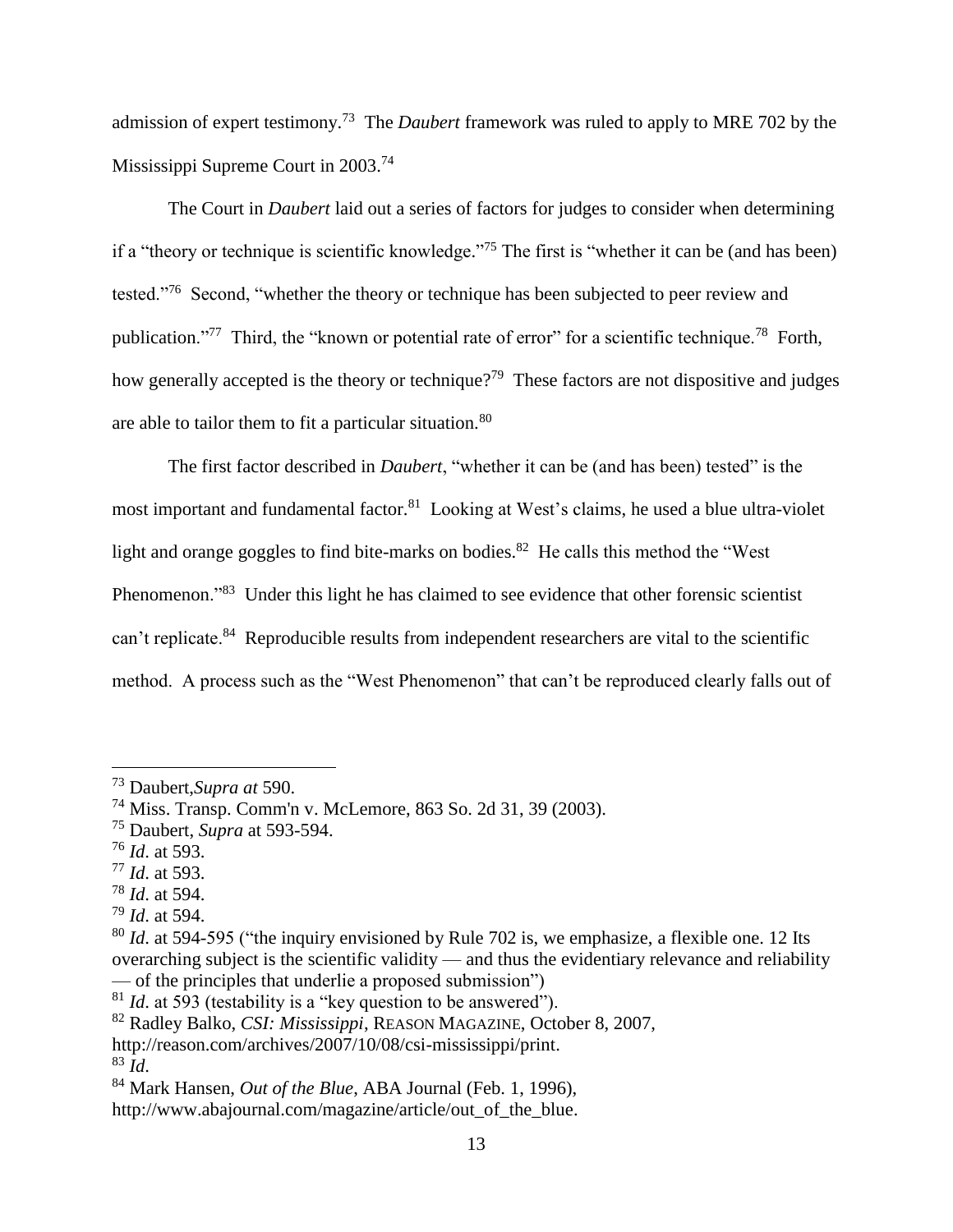the bounds of science. A lone researcher testing equipment he developed cannot say that he has proven his equipment works until someone else tests it out.

Hayne and West gave expert testimony that purported to be scientific, but much of it was actually experienced based. After *Daubert* there was some dispute over whether the *Daubert* factors applied only to scientific testimony or to expert testimony in general.<sup>85</sup> In *Kumho* the Supreme Court held that all expert testimony is subject to *Daubert* analysis.<sup>86</sup> Kumho was a products liability case over an alleged defective tire.<sup>87</sup> One of the issues was whether or not Daubert applied to an engineer testifying as an expert witness.<sup>88</sup> The Court stated that the list of factors in *Daubert* was meant to be flexible, not definitive.<sup>89</sup> These factors can also be applied to experienced based expert testimony.<sup>90</sup> Therefore, in light of *Kumho*, the *Daubert* analysis applies to expert medical testimony and would apply to both Hanye's and West's testimony.

#### <span id="page-13-0"></span>*b. Daubert's* Fails in the Presence of Bad-Faith Expert Testimony

The following two cases demonstrate how testimony from experts acting in bad-faith can get through a *Daubert* hearing and be presented to a jury. The first case is Tyler Edmonds, a 13 year old boy from Mississippi who was convicted of murder with the assistance of Hayne's twoperson, one-gun theory. <sup>91</sup> The second case is that of Kennedy Brewer. Brewer was convicted of

<sup>85</sup> *See* Carmichael v. Samyang Tire, 131 F.3d 1433, 1435 (11th Cir. 1997), *overruled by* Kumho Tire Co. v. Carmichael, 526 U.S. 137 (1999) (holding that the *Daubert* factor only apply to scientific expert testimony). *See also* United States v. Nichols, 169 F.3d 1255, 1265 (10th Cir. 1999) *overruled by* Kumho Tire Co. v. Carmichael, 526 U.S. 137 (1999).

<sup>86</sup> Kumho, *Supra* at 591 (holding the *Daubert* factors are "to make certain that an expert, whether basing testimony upon professional studies or personal experience, employs in the courtroom the same level of intellectual rigor that characterizes the practice of an expert in the relevant field") <sup>87</sup> *Id*. at 142.

<sup>88</sup> *Id*. at 145-146.

<sup>89</sup> *Id*. at 151

<sup>90</sup> *Id*.

<sup>91</sup> Edmonds v. State, *Supra* 790.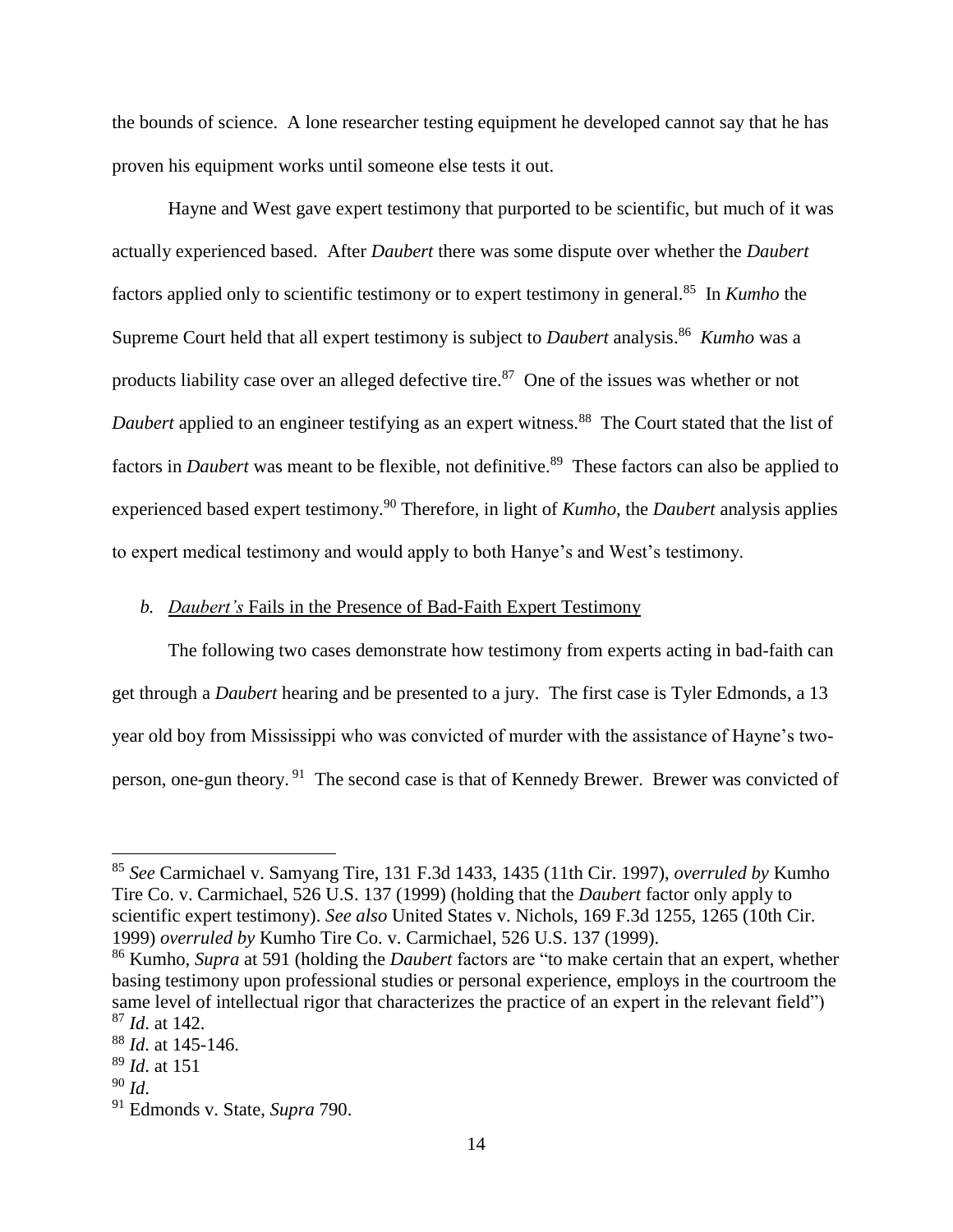the rape and murder of his girlfriend's three year old daughter.<sup>92</sup> Either Hayne or West testified in each of these trials as an expert witness. Edmonds and Brewer were eventually exonerated.<sup>93</sup>

### <span id="page-14-0"></span>i. Tyler Edmonds — Expert Witnesses Testifying in Bad-Faith are Difficult to Detect under *Daubert*

The decision of the trial court to allow Hayne to testify outside his area of expertise shows a weakness in the *Daubert* factors when applied to experts testifying in bad-faith. Under *Daubert* the court should consider a series of factors to determine if an expert's methodology and testimony follows scientific principles.<sup>94</sup> Tyler Edmonds was charged with murdering his halfsister's husband in 2003.<sup>95</sup> He was 13 years old at the time.<sup>96</sup> Edmonds was picked up by his half-sister, with whom he shared a father, to stay at her house over the weekend.<sup>97</sup> His sister asked him to bring his .22 rifle with him when he came over to her house.<sup>98</sup> At approximately 4:00am Edmonds was awoken by his sister and they ostensibly shot his sister's husband with the .22.<sup>99</sup> Both siblings turned themselves in to the police and Edmonds confessed to the Murder.<sup>100</sup> His sister remained silent. Edmonds was later convicted of the murder by a jury and sentenced to life in prison.<sup>101</sup> At trial, Hayne testified that based on the injuries he observed in the victim,

<sup>92</sup> Brewer v. State, *Supra* 1171.

<sup>93</sup> *See* Jerry Mitchell, *Pathologist's Credibility on Line*, THE CLARION-LEDGER (Nov. 6, 2012) (reporting the acquittal of Tyler Edmonds in a new trial after his prior conviction was reversed and remanded); Shelia Byrd, *Sept. Trial of Miss. Man in Toddler Deaths Set*, THE ASSOC'D. PRESS, June 10, 2008 (reporting the acquittal of Kennedy Brewer in his new trial).

<sup>94</sup> Daubert, *Supra* at 592-593.

<sup>95</sup> Edmonds v. State, 955 So. 2d 864, 869 (Miss. Ct. App. 2006), *overruled by* Edmonds v. State, 955 So. 2d 787 (Miss. 2007).

<sup>96</sup> Edmonds, *Supra* 955 So. 2d at 700.

<sup>97</sup> *Id*.

<sup>98</sup> *Id*.

<sup>99</sup> *Id*.

<sup>100</sup> *Id*. at 701

 $101$  *Id.*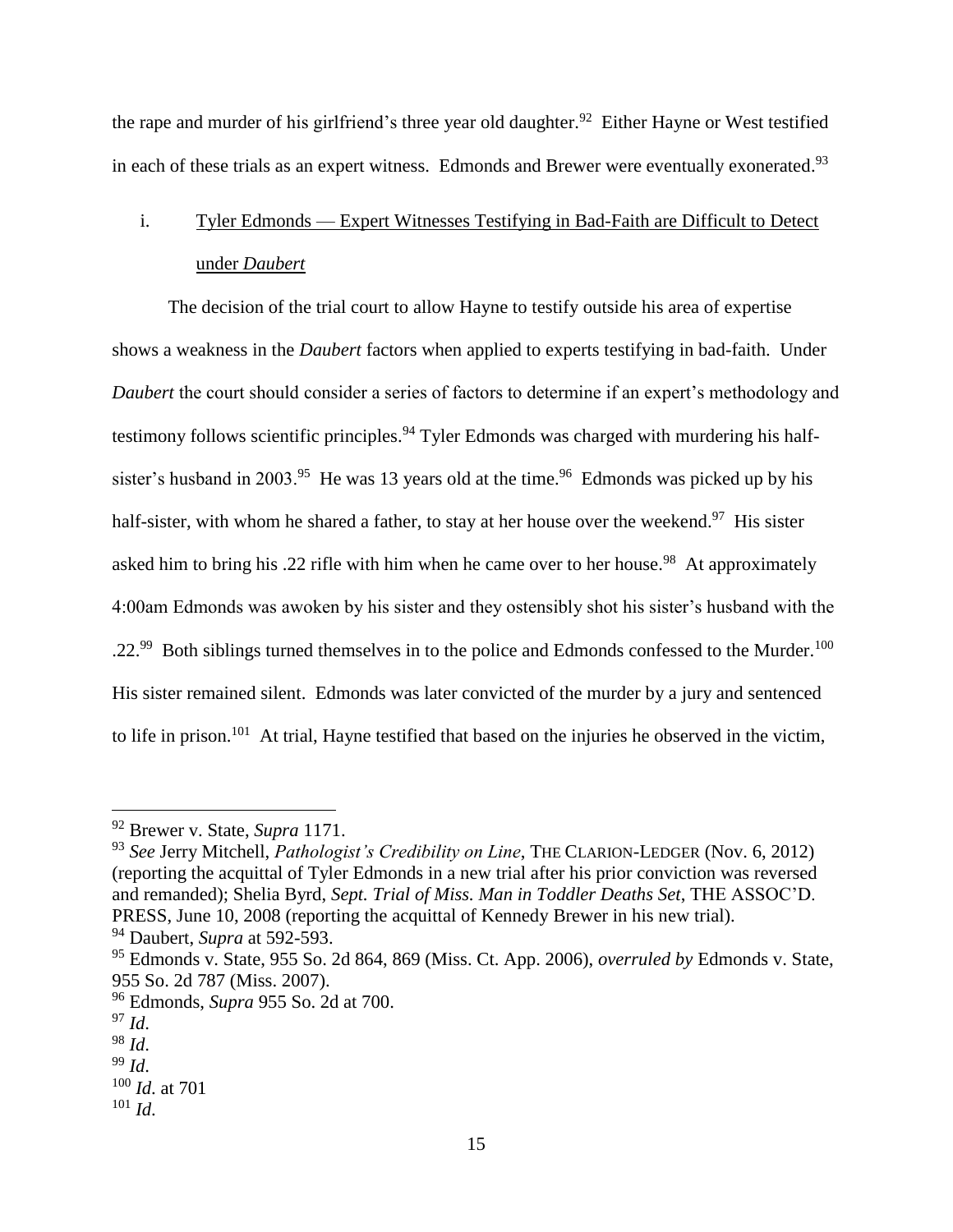the gun was held by two individuals who both pulled the trigger at the same time.<sup>102</sup> Edmond's attorney raised an objection and requested a *Doubert* hearing, but the trial court denied the request.<sup>103</sup> The court did, however, allow both counsel to approach the bench and argue whether or not Hayne's testimony was outside his scope of expertise.<sup>104</sup> On appeal the Supreme Court held that the court erroneously allowed Hayne to testify.<sup>105</sup> They reversed and remanded on several grounds. Edmonds was given a new trial and he was acquitted.<sup>106</sup>

Hayne's testimony was based on opinion, and not a very sound one. By admitting Hayne's testimony, the court allowed bad science to be heard by the jury. This is directly opposed to the principles of sound science championed by *Daubert*. The question is, what is a defense attorney supposed to do? When confronted by an expert witness who begins to wonder outside his realm of expertise, how can one stop the testimony? In this case the attorney objected and asked for a *Daubert* hearing, which the court denied. This does not bode well for defense attorneys because the standard of review for evidentiary appeals is an abuse of discretion.<sup>107</sup> The inability of a defense attorney to prevent the jury from hearing unscientific expert testimony when that expert is acting in bad-faith, and then is hamstrung on appeal by a deferential standard of review, demonstrates a serious problem under the current rules of evidence.

#### <span id="page-15-0"></span>ii. Kennedy Brewer — Doubling Down on Bad Science

A second problem with the current rules of evidence when an expert is testifying in badfaith occurs when the defense hires its own expert to counter that of the prosecution. A battle of the experts can ensue, where both experts are relying on unproven science and lending each-

<sup>102</sup> *Id*. at 791-792.

<sup>103</sup> *Id*.

<sup>104</sup> *Id*. at 792.

 $105$  *Id.* 

<sup>106</sup> *Id*. at 799.

<sup>107</sup> Joiner, *Supra* at 142-143.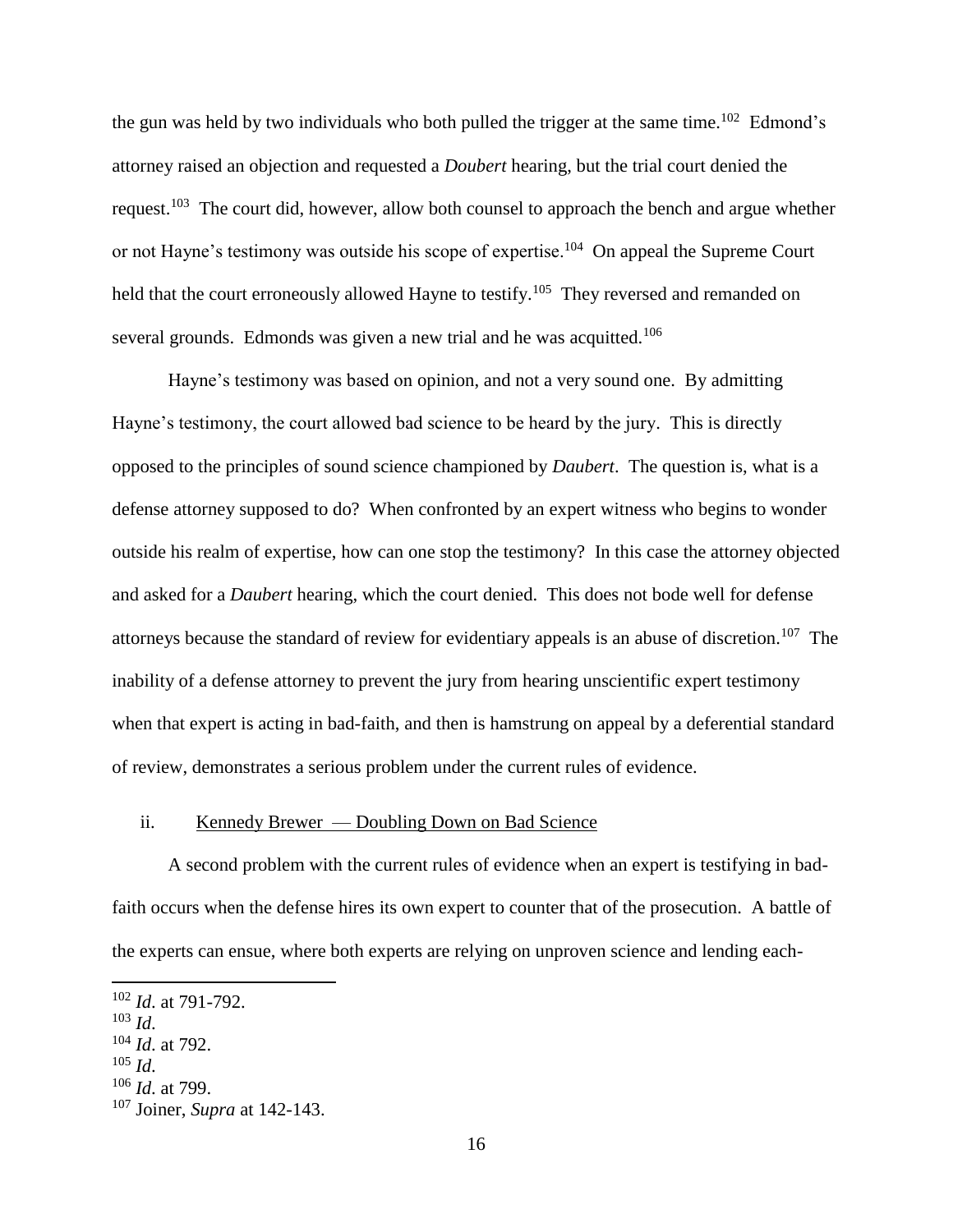other credibility. Kennedy Brewer was left to baby-sit his girlfriend's daughter while she went out with her sister.<sup>108</sup> When his girlfriend returned she went to bed without checking on her daughter.<sup>109</sup> In the morning when she and Brewer woke up, her daughter was missing.<sup>110</sup> She was later found dead behind their house.<sup>111</sup> Hayne was brought in to conduct an autopsy.<sup>112</sup> He determined that the girl was raped and strangled to death.<sup>113</sup> He also found what he believed to be bite marks, so he called in West to examine the body.<sup>114</sup> West determined that the teeth marks belonged to Brewer to a "reasonable medical certainty."<sup>115</sup> The defense's expert witness testified that none of the marks were bite-marks because there were no marks from a lower jaw.<sup>116</sup> Brewer was found guilty of capital murder while engaged in sexual battery and was sentenced to death by lethal injection $117$ 

On appeal, the Brewer raised the issue of West's qualification as an expert.<sup>118</sup> The appellant court denied relief, even though Brewer demonstrated past instances where West had stepped outside the bounds of proven science.<sup>119</sup> The court ruled that his past use of unscientific methods should go to the weight and credibility of the evidence, not to his qualifications as an expert.<sup>120</sup> Additionally, the defense's own expert agreed that the technique of matching a mold

- <sup>109</sup> *Id*. at 113.
- $110$  *Id.*

- <sup>111</sup> *Id*. at 115.
- <sup>112</sup> *Id*. <sup>113</sup> *Id*.
- <sup>114</sup> *Id*. at 115-116.
- <sup>115</sup> *Id*. at 116.
- <sup>116</sup> *Id*. at 116.
- <sup>117</sup> *Id*. at 117.
- <sup>118</sup> *Id*. at 125.
- <sup>119</sup> *Id*. at 126.
- $120$  *Id.*

<sup>108</sup> Brewer v. State, 725 So. 2d 106, 112 (Miss. 1998).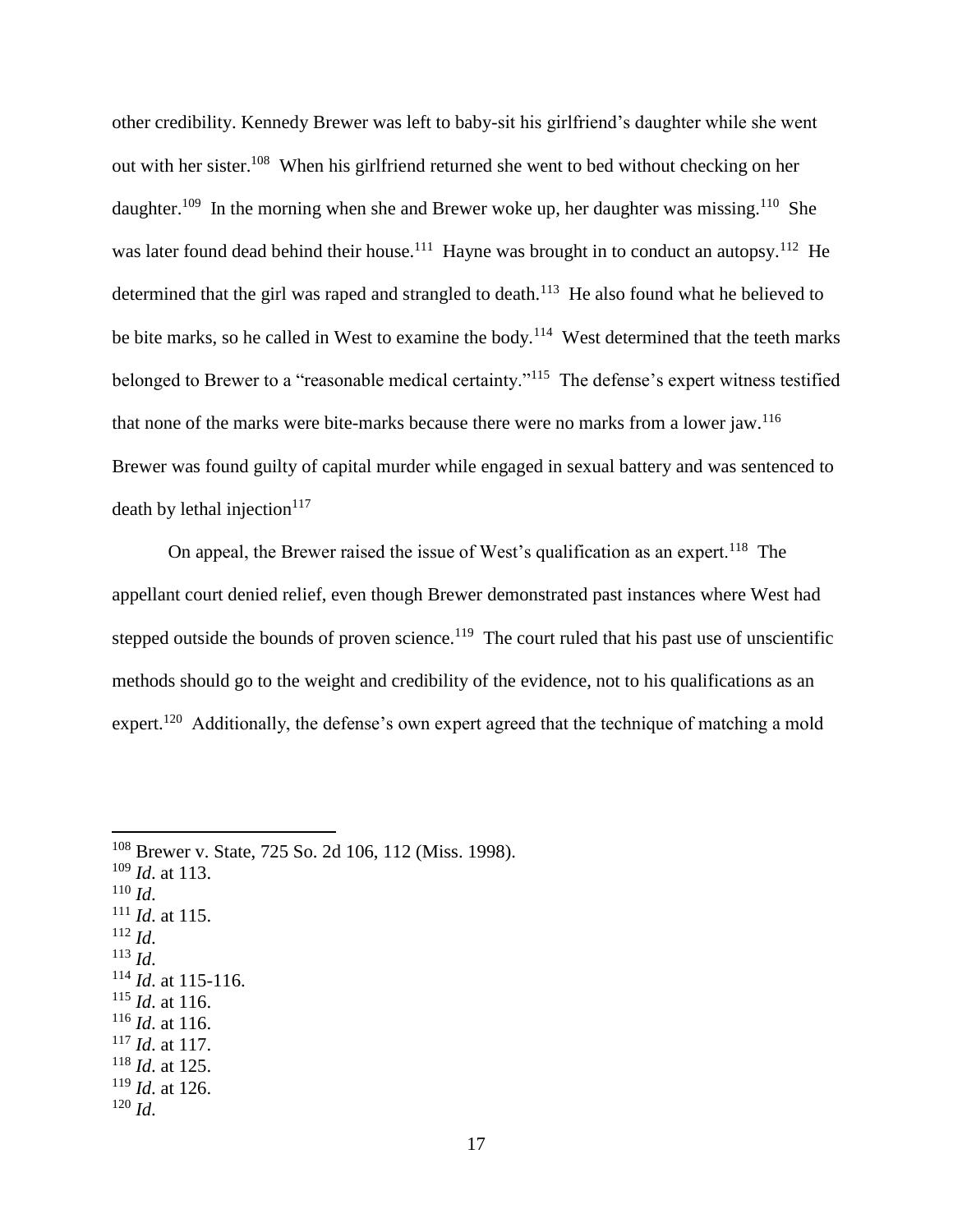of Brewer's teeth to marks on the body was acceptable and is the same method he used.<sup>121</sup> In 2001, a DNA test excluded Brewer as the murderer and he was given a new trial.<sup>122</sup> He was found not guilty in  $2008$ <sup>123</sup>

A problem in this case is that when the defense hires its own expert witness to rebut the prosecution's witness, and the underlying science that both parties are using is unreliable, then a battle of the experts arises where neither side can effectively attack the other experts underlying methodology. The "science" of bite mark analysis is far from settled.<sup>124</sup> When an expert for the prosecution is allowed to testify and will be basing that testimony on bad science, it puts the defense in a difficult position. If they do not bring in their own witness to rebut, the jury will only hear the prosecution's expert. If they bring in a witness, and that witness uses the same bad science as the prosecutions witness, then they will have increased the credibility of the prosecution's witness. This demonstrates a flaw, in at least the application of *Daubert* and the unwillingness of courts to seriously examine the underlying science behind expert testimony.

#### <span id="page-17-0"></span>**IV. The Probative Value of Bad Evidence**

One mode of attack against an expert witness who is suspected of using unscientific methods or testifying in bad-faith in addition to a *Daubert* challenge is a motion in limine to exclude him under FRE 403.<sup>125</sup> If a *Daubert* challenge and a motion to exclude under 403 are ineffective, the

<sup>121</sup> *Id*.

<sup>122</sup> Brewer v. State, 819 So. 2d 1169, 1176 (Miss. 2002).

<sup>123</sup> Shelia Byrd, *Sept. Trial of Miss. Man in Toddler Deaths Set*, THE ASSOC'D. PRESS, June 10, 2008.

<sup>&</sup>lt;sup>124</sup> NAT'L RESEARCH COUNCIL, STRENGTHENING FORENSIC SCIENCE IN THE UNITED STATES: A PATH FORWARD 172-174 (2009) (describing the lack of scientific study done to prove the accuracy of bite mark evidence and the serious problems with maintaining an accurate imprint on dead tissue over time).

<sup>&</sup>lt;sup>125</sup> Daubert, *Supra* at 595 (discussing the power of expert testimony and its ability to be excluded under rule 403).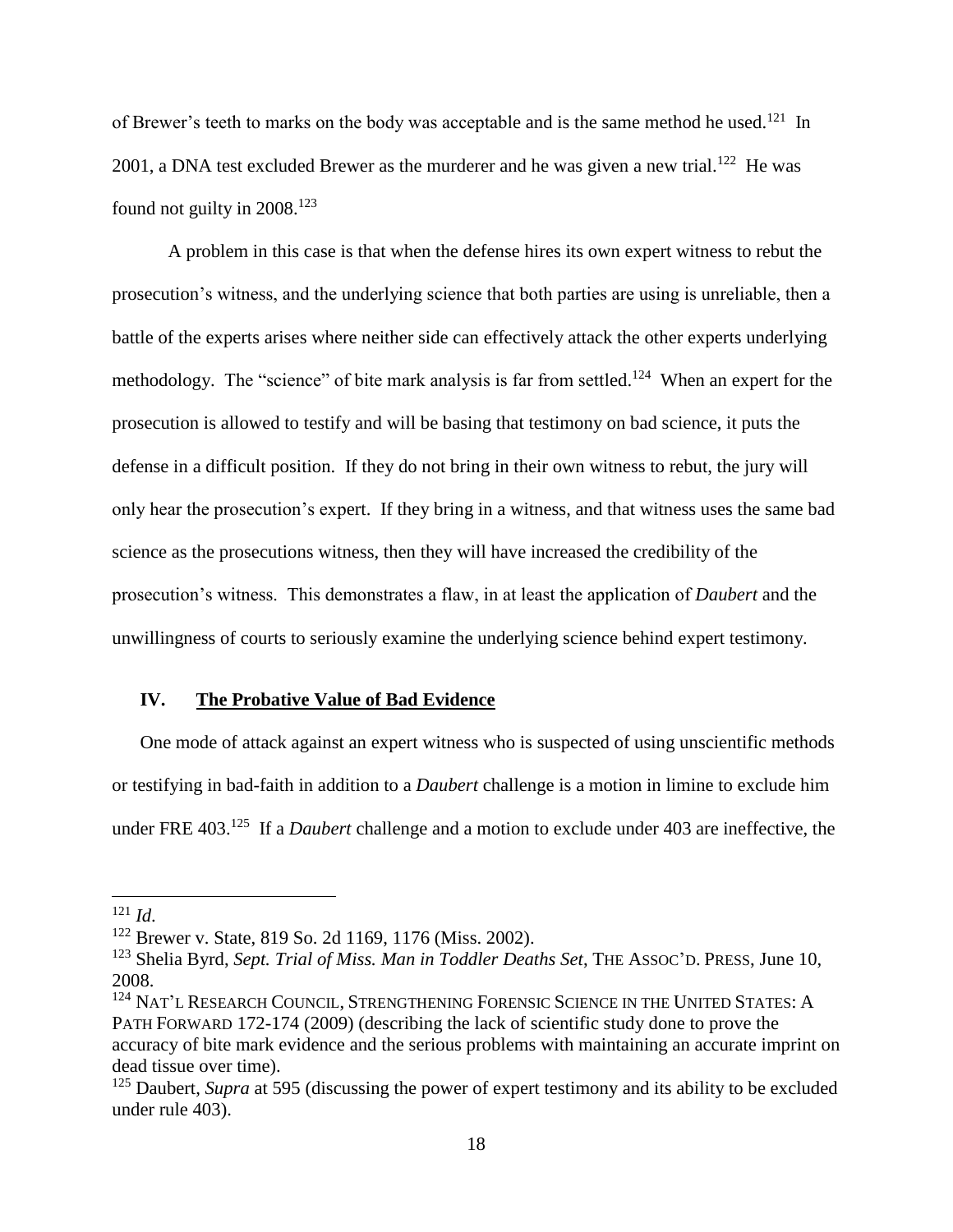defense is limited to cross-examination and summation to convince the jury to discount the expert's testimony.

#### <span id="page-18-0"></span>a. FRE 403 and MRE 403

FRE 403 provides a balancing test between the probative value of proffered evidence and the danger of unfair prejudice.<sup>126</sup> If defense Counsel can demonstrate that the methods of an expert witness are unscientifically based then their probative value is significantly decreased. Additionally, if some doubt as to the expert's credentials can be shown then the scales of the probative value vs. unfair prejudice scales tip in the favor of unfair prejudice. Generally, courts are reluctant to exclude testimony based on FRE 403 because even beginning the 403 analysis tends to show that the evidence in question has some probative value.<sup>127</sup> In a situation when a defense attorney is dealing with an expert who is able to make pseudoscience sound believable, it is very difficult to argue that the witness' testimony has no probative value. It is possible to get a limiting instruction, telling the jury to focus only on the testimony that the expert witness is qualified to give.<sup>128</sup> This is a poorer option than having the witness completely excluded because no matter what instructions the judge gives to a jury, no one can control what happens in deliberations and no one knows what the jury is actually thinking.

If a *Daubert* challenge and a motion in limine to exclude under FRE 403 are unsuccessful than it is up to defense counsel to convince the jury in cross-examination and summation that they should discount the expert's testimony. This can be very difficult, especially with seasoned

 $126$  Fed. R. Evid. 403 ("The court may exclude relevant evidence if its probative value is substantially outweighed by a danger of one or more of the following: unfair prejudice, confusing the issues, misleading the jury, undue delay, wasting time, or needlessly presenting cumulative evidence").

<sup>127</sup> *See* United Mgmt. Co. v. Mendelsohn, 552 U.S. 379, 384 (2008).

<sup>128</sup> United States v. Williams, 717 F.3d 35, 41 (1st Cir. 2013).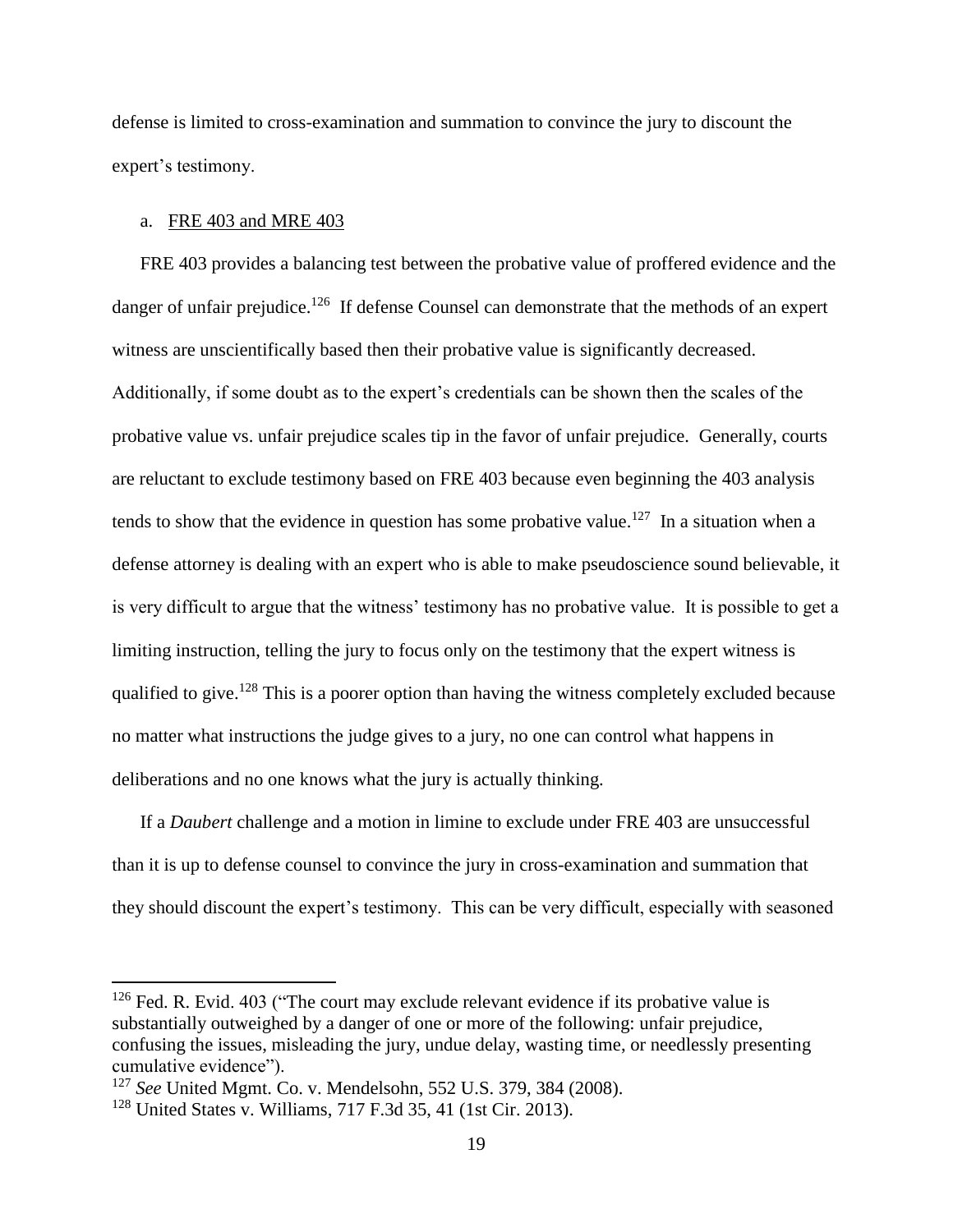experts like Hayne and West who are able to articulate their pseudoscience with confidence and statements like "indeed and without a doubt."<sup>129</sup>

#### <span id="page-19-0"></span>b. The Challenge of Convincing a Jury to Disregard Expert Testimony

If an expert witness testifying in bad-faith gets past a *Daubert* hearing and survives a 403 motion, then the jury will hear the expert's testimony. A confident witness will likely seem more credible to jurors. Someone with the trial experience of Hayne<sup>130</sup>, or the self-confidence of West.<sup>131</sup> There is some evidence that juries are more differential towards the opinions of experts.<sup>132</sup> This link between confidence and credibility and the difficulty in challenging experts who testify in bad faith make it especially difficult to convince jurors to disregard expert testimony.

#### <span id="page-19-1"></span>i. The Link between Confidence and Credibility

Beyond the common sense problem of jurors naturally respecting and giving extra weight to expert testimony, there are studies that show jurors believe experts who are confident in their testimony.<sup>133</sup> A 2009 study showed that jurors may overcome a conflicted conscious about sentencing a defendant to death due to testimony when an expert "is perceived to possess

<sup>129</sup> Hansen, *Supra*.

 $130$  Transcript of Trial at 541-19, State v. Harvard, (2002) (No.0141).

<sup>&</sup>lt;sup>131</sup> Fisher, *Supra* at 156 ("defense attorneys who asked Dr. West to estimate his bite-mark identification error rate would get this answer 'Something less than my Savior, Jesus Christ'"). <sup>132</sup> *See* Daubert, *Supra* at

<sup>&</sup>lt;sup>133</sup> Robert Cramer et al., *Expert Witness Confidence and Juror Personality: Their Impact on Credibility and Persuasion in the Courtroom*, 37 J. Am Acad. Psychiatry Law 63, 72 (2009) (demonstrating through a psychological study that expert witnesses who are confident but not strident garner more trust from jurors).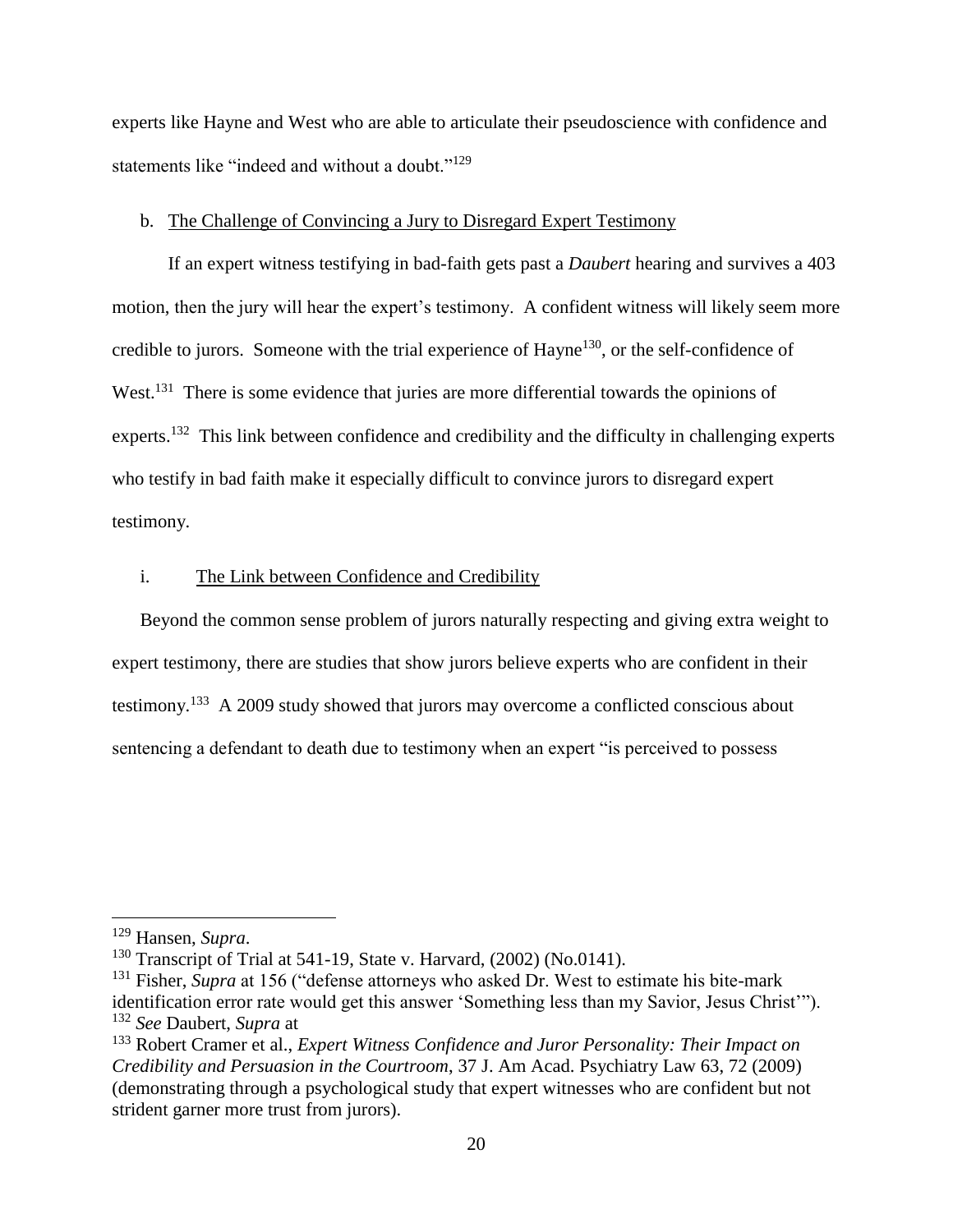sufficient knowledge and to convey an air of trust or integrity."<sup>134</sup> Additionally, different jurors react different to experts depending on the juror's personality.<sup>135</sup>

An expert with as much experience as Hayne or West is in a position to seem confident on the stand. This confidence has the power to influence jurors and make them seem more impressive. No matter how unscientifically grounded their testimony, there is a good chance that the jury will give extra weight to their statements. In addition to experience building confidence, the sheer number of cases that Hayes has testified in has the tendency to build jury confidence. This is a tactical consideration that a defense attorney would want to carefully ponder before cross-examination.

# <span id="page-20-0"></span>ii. The Challenge of Challenging — Cross Examination of Experts who are Testifying in Bad-Faith

If an expert witness is believed to be exaggerating their abilities, lying about the scientific basis for their analysis, or stepping outside their realm of expertise cross examination may, or may not, be a great opportunity to reduce their credibility. If the expert is comfortable on the stand, and willing to stand by their statements, it may be difficult to trip them up. The Federal Rules of Criminal Procedure<sup>136</sup> govern the discovery process for expert witnesses in a criminal case. This is a much more limited discovery process than the depositions available in

<sup>134</sup> *Id*. at 72

<sup>135</sup> *Id*. at 69-70.

 $136$  Federal R. Crim. P. 16(g):

At the defendant's request, the government must give to the defendant a written summary of any testimony that the government intends to use under Rules 702, 703, or 705 of the Federal Rules of Evidence during its case-in-chief at trial. If the government requests discovery under subdivision  $(b)(1)(C)(ii)$  and the defendant complies, the government must, at the defendant's request, give to the defendant a written summary of testimony that the government intends to use under Rules 702, 703, or 705 of the Federal Rules of Evidence as evidence at trial on the issue of the defendant's mental condition. The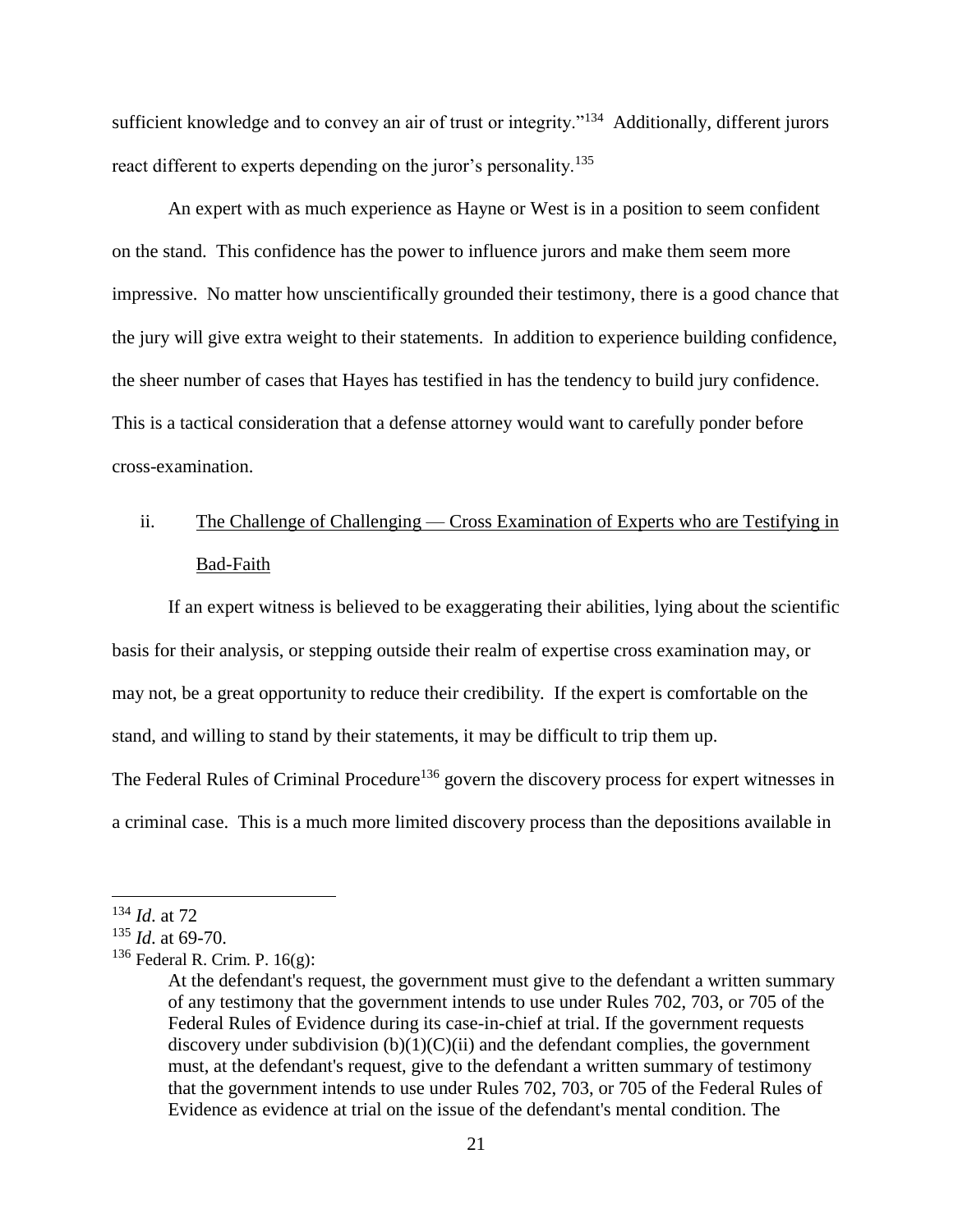a civil matter. This makes cross-examination all the more difficult. A defense attorney doesn't have depositions to use to demonstrate a prior inconsistent statement. They will have to use whatever summary the expert provides to prepare for trial and try to impeach the witness based on their direct examination.

#### <span id="page-21-0"></span>**V. The Abuse of Discretion Standard for Appellate Review**

The standard of review for evidentiary appeals is abuse of discretion.<sup>137</sup> This standard of review gives particularly strong deference to a trial court's decision.<sup>138</sup> This is the same standard of review given to other evidentiary decisions by a court.<sup>139</sup> A deferential standard for expert witness exclusion or non-exclusion makes sense in a lot of ways, but it can be disastrous for a criminal defendant facing an expert witness who is acting in bad-faith.

#### <span id="page-21-1"></span>a. The Standard of Review for Expert Exclusion as set by *Joiner*

After *Daubert*, *Joiner* set the standard of review for the decision of a court to exclude or allow expert testimony in a *Daubert* hearing as abuse of discretion.<sup>140</sup> The plaintiff in *Joiner* called an expert witness to testify that his lung cancer was "promoted" by his exposure to certain plastics at work.<sup>141</sup> The trial court granted a defense motion for summary judgment after excluding the plaintiff's expert witness testimony under a *Daubert* analysis.<sup>142</sup> The Eleventh Circuit Court of Appeals reversed the decision.<sup>143</sup> The Supreme Court reversed the Eleventh

summary provided under this subparagraph must describe the witness's opinions, the bases and reasons for those opinions, and the witness's qualifications.

<sup>138</sup> *Id*.

 $\overline{a}$ 

<sup>141</sup> *Id*.

<sup>137</sup> Joiner, *Supra* at 142-143.

<sup>139</sup> *Id*. at 141-142.

<sup>140</sup> Joiner, *Supra* at 139.

<sup>142</sup> *Id*. at 140.

 $^{143}$  *Id.*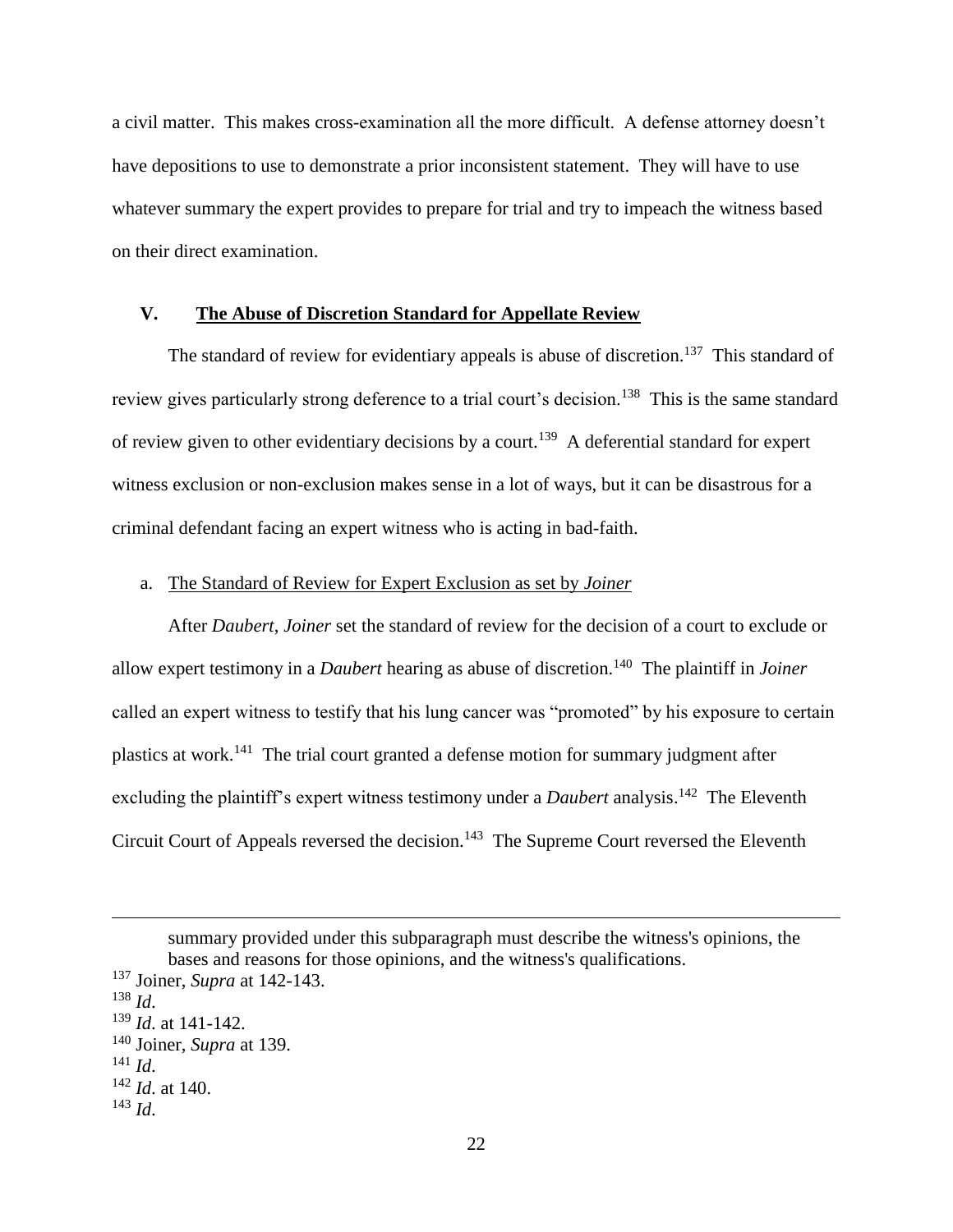Circuit decision stating that abuse of discretion is the correct standard of review for evidentiary decisions.<sup>144</sup>

Similarly in Mississippi, where Hayes and West made the vast majority of their appearances as expert witnesses, the standard of review for trial court exclusion of experts is abuse of discretion.<sup>145</sup> This has led to higher courts consistently affirming lower court decisions to allow Hayne and West to testify, despite the widespread knowledge about the problems with their testimony.<sup>146</sup>

#### <span id="page-22-0"></span>b. The Difficulty with *Joiner* as Applied to Expert Witnesses Testifying in Bad-Faith

After *Daubert* trial court judges play a much larger role in determining what expert opinions get in front of a jury. These judges, though not unintelligent, are generally not scientists by training. The abuse of discretion standard makes it much more likely that they will show deference to the lower court's evidentiary rulings. $147$ 

When expert witnesses like Hayne or West testify in bad-faith, the defense can easily fall into a bad situation. If an expert makes it through a *Daubert* hearing and the defense loses, it will be very difficult to overturn that decision.

<sup>144</sup> Joiner, *Supra* at 143-144.

<sup>145</sup> McLemore, *Supra* at 34 (holding that the abuse of discretion standard of review for admitting evidence is well settled).

<sup>146</sup> *See*, *e.g.* Moffett v. State, 49 So. 3d 1073, 1111 (Miss. 2010) (Affirming the admission of Hayne as an expert witness); Keys v. State, 33 So. 3d 1143, 1150 (Miss. Ct. App. 2009) (finding no abuse of discretion where a defendant objected to the content of Hayes' testimony but not his credentials).

<sup>147</sup> *See* Flaggs v. State, 999 So. 2d 393, (Miss Ct. App. 2008) (affirming the trial court's decision to allow Hayne to testify about blood spatter found at the crime scene)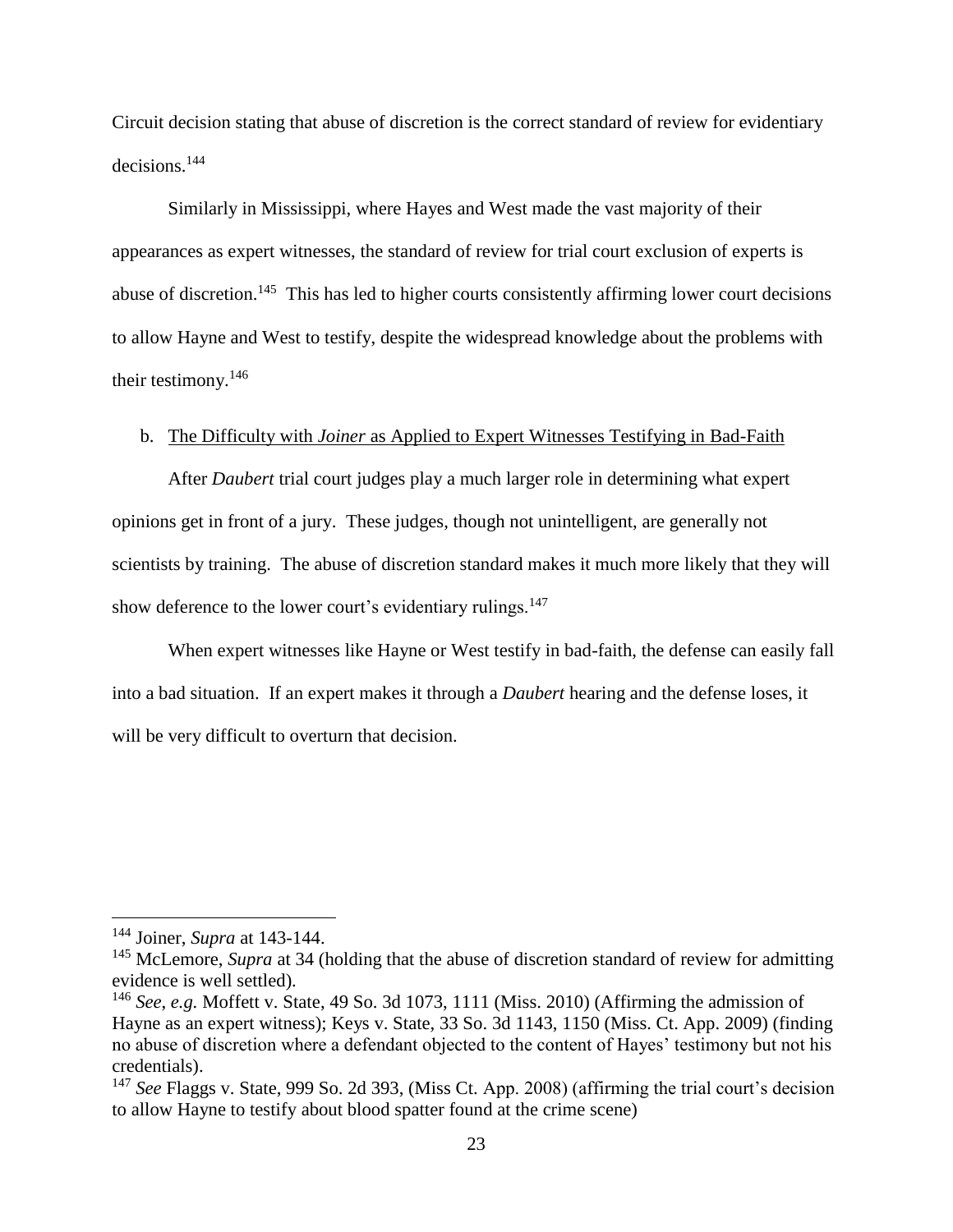#### <span id="page-23-0"></span>c. David Williams — the Value of Raising Objections

David Williams, a college student at the University of Mississippi, was convicted of the murder of his girlfriend. <sup>148</sup> She was found dead in the closet of his home with a stab wound in her chest.<sup>149</sup> Williams He claimed that they had a suicide pact and that when they decided to go through with it, he was too drunk and high to kill himself and he lost consciousness.<sup>150</sup> When he awoke he found his girlfriend dead with a kitchen knife in her chest.<sup>151</sup> Williams waited several days before telling his parents what had happened.<sup>152</sup> His parents contacted an attorney, contacted the authorities, and checked Williams into a hospital.<sup>153</sup> Williams was charged with murder.<sup>154</sup> Hayne testified at his trial that it was unlikely his girlfriend had committed suicide because of bruising around the neck and the rarity of someone stabbing themselves in the chest to commit suicide.<sup>155</sup> No objection to Hayne's testimony was raised and the defense provided their own expert who did not share Hayne's opinion about the existence of bruising around the deceased's neck.<sup>156</sup> Williams was convicted and sentenced to life in prison.<sup>157</sup>

On appeal, Williams claimed that the court erred by allowing Hayne to testify.<sup>158</sup> The court determined that since Williams had not raised an objection to Hayne's testimony at trial, that a standard of plain error for his testimony to be excluded.<sup>159</sup> Needless to say the court did

<sup>148</sup> Williams v. State, 53 So. 3d 761, 762 (Miss. Ct. App. 2009) *overruled by* Williams v. State, 53 So. 3d 734 (Miss. 2010). <sup>149</sup> *Id*. at 163 <sup>150</sup> *Id*. at 763-764. <sup>151</sup> *Id*. at 764  $152$  *Id.* <sup>153</sup> *Id*.

<sup>154</sup> *Id*. at 762.

<sup>155</sup> *Id*. at 765

<sup>156</sup> *Id*. at 766-767

<sup>157</sup> *Id*. at 762.

<sup>158</sup> *Id*. 776-777.

 $^{159}$  *Id.*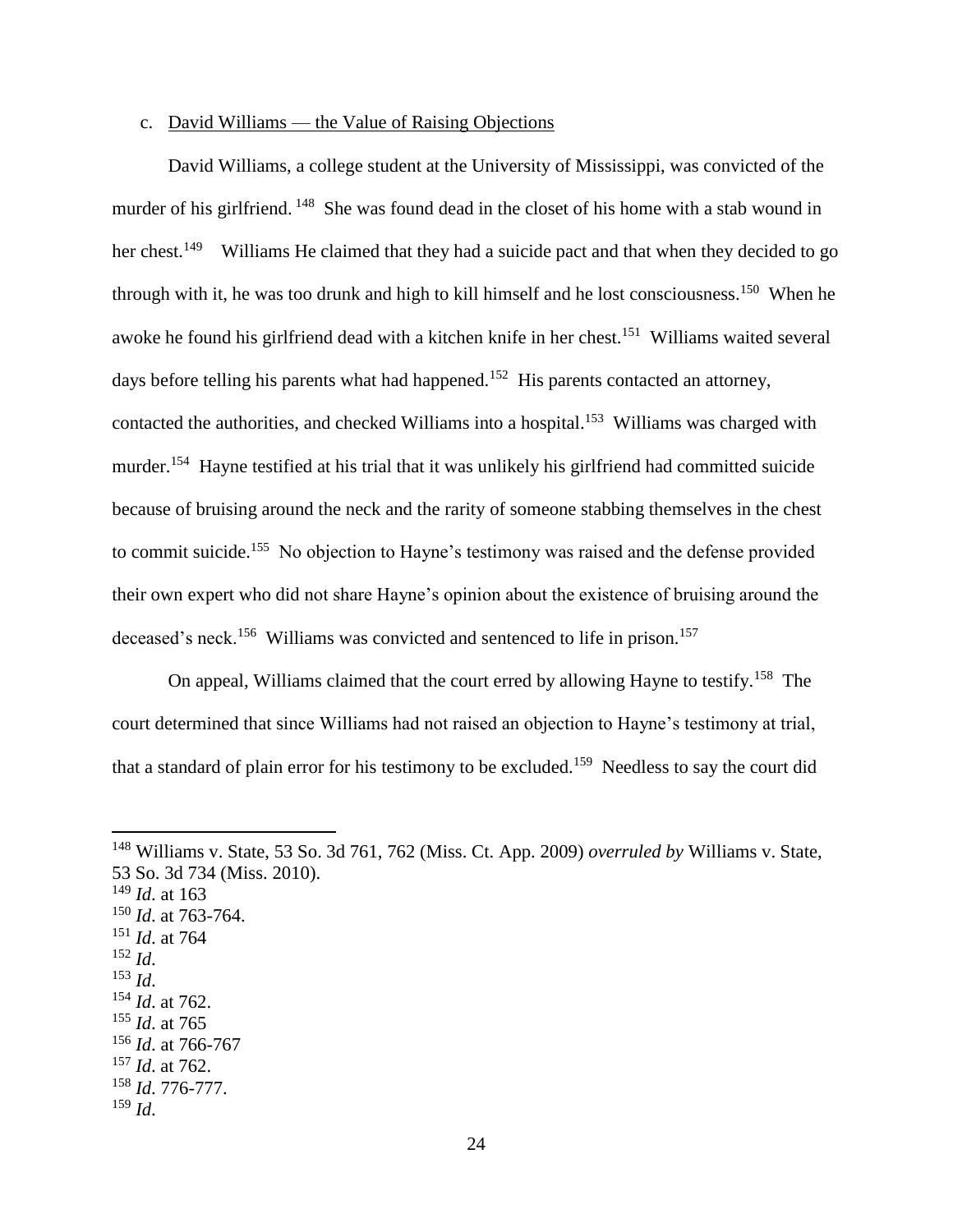not find a reason to exclude the testimony.<sup>160</sup> The appellate court affirmed Williams' conviction but the case was overturned by the Mississippi Supreme Court on other grounds.<sup>161</sup> Williams entered into a plea deal for culpable negligent manslaughter and was sentenced to 20 years in prison. $162$ 

This change in the standard of review is an important consideration when determining the defense's trial strategy. Even if the defense council knows that the expert will be allowed to testify, it makes a lot of since to raise a reasonable objection to an expert to preserve the client's rights on appeal. Hayne was important to the prosecution and the forensic medical examiner community in Mississippi because of the massive number of autopsies that he performed.<sup>163</sup> That importance, combined with the controversial nature of his testimony, may have been why he was personally named, and cited as an expert witness who could testify in several Mississippi Supreme Court Cases.

First, in *Edmonds v. State* although the court says his evidence should not be admissible, it goes out of its way to mention that Hayne is "qualified to proffer expert opinions in forensic pathology."<sup>164</sup> In his concurrence, Justice Diaz states that the court should not qualify Hayne as an expert<sup>165</sup> because "one generation's expert is another's quack"<sup>166</sup> It seems that his concerns were valid because two years later in *Nelson v. State* the *Edmonds* opinion cited *Edmonds* stating that Hayne was qualified to give expert opinions in forensic pathology.<sup>167</sup>

<sup>160</sup> *Id*. at 778.

<sup>&</sup>lt;sup>161</sup> Williams v. State, 53 So. 3d 734, 746 (Miss. 2010) (case reversed and remanded with instruction to instruct the new jury about the lesser charge of assisted suicide).

<sup>162</sup> Brumfield, *Williams Pleads Guilty in Bracy* Death, Supra .

<sup>163</sup> Transcript of Hayne Testimony, *Supra* at \*39-41.

<sup>164</sup> Edmonds, *Supra* at 792.

<sup>165</sup> *Id*. at 799, *Concurring Op'n.*

<sup>166</sup> *Id*. at 802.

<sup>167</sup> Nelson v. State, 10 So. 3d 898, 904-905 (Miss. 2009).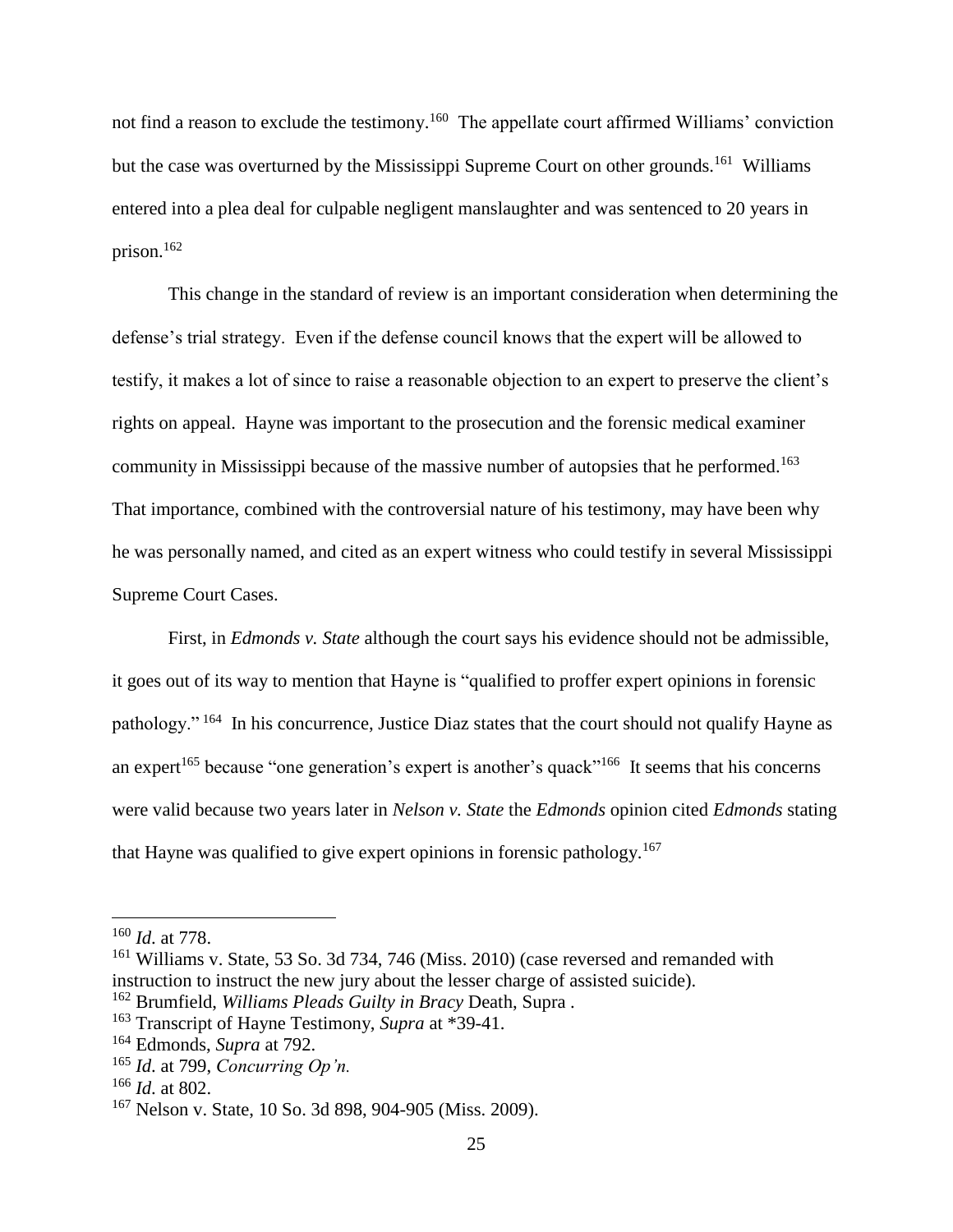Reliance on previous acceptance of Hayne as an expert to justify current acceptance is not limited to those two cases. In *Lima v. State*, the Supreme Court of Mississippi made sure to explain that Hayne was an expert in the field of forensic pathology.<sup>168</sup> The court stated that although Hayne performs many more autopsies than is recommended, he "does not take vacations and works nearly every day of the year, for approximately sixteen hours a day."<sup>169</sup> Then in a case decided by the same court less than two months later, the court cites *Lima* and reiterates that "we find that Hayne was qualified to testify as an expert. And we find no evidence to establish that his testimony was unreliable."<sup>170</sup> It is clear that even after *Edmonds*<sup>171</sup> and all the previously cited news stories and cases of exhumations, the Supreme Court of Mississippi was not ready to give up on allowing Hayne to testify as an expert witness.

#### <span id="page-25-0"></span>**VI. Conclusion**

Expert witnesses who lie, base their testimony off of unscientific and unproven forensics, or who testify outside their area of expertise do damage not only to the lives of those who are wrongly convicted, but to our entire legal system. The story of Hayne and West and their flagrant disregard for accurate forensics analysis is very disturbing. From the lack of oversight<sup>172</sup> to the number of cases that Hayne worked on<sup>173</sup> raises serious concerns as to what would be found if a serious examination of Hayne and West's past cases were to occur.

<sup>168</sup> Lima v. State, 7 So. 3d 903, 907-908 (Miss. 2009).

<sup>169</sup> *Id*. at 908.

<sup>170</sup> Dehenre v. State, 43 So. 3d 407, 416-417 (Miss. 2010).

<sup>171</sup> Edmonds, *Supra* 955 So. 2d 787.

<sup>172</sup> Byrd, *Change Death Review System*, *Supra*.

<sup>173</sup> Transcript of Hayne Testimony, *Supra* at \*39-41.